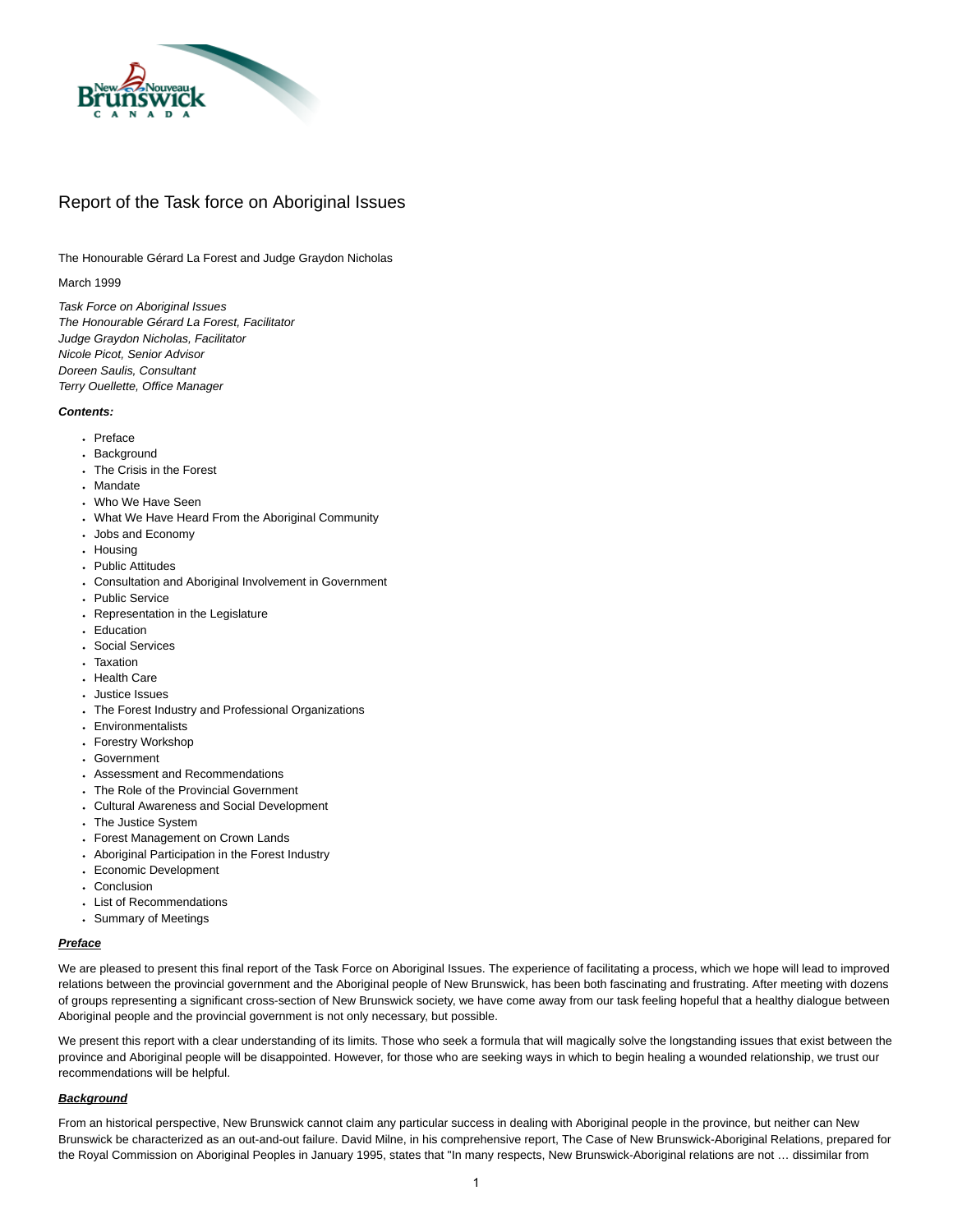those prevailing in most other provinces in Canada: caution and a reluctance to move decisively on Aboriginal issues on the part of the province; frustration by Aboriginal people at the glacial pace of change." Mr. Milne's document provides excellent background on the nature of the relationship between the Aboriginal communities and the provincial government in New Brunswick.

Like most provinces, New Brunswick has deferred to the federal government in questions of jurisdiction and fiscal responsibility, citing the federal government's fiduciary responsibility for the Aboriginal people in the province. Aboriginal people, as well, have relied upon section 91(24) of the Constitution Act, 1867, which clearly points to federal responsibility for Aboriginal land and peoples. Where issues have been seemingly unsolvable, the reaction of both the province and the Aboriginal communities has been to seek resolution in the courts. As well, given very strong egalitarian roots in both the government and public service, the province has been reluctant to introduce "special programs" or to encourage the development of policies or a policy framework that might be seen to favour Aboriginal peoples.

While there has been limited success in dealing jointly with issues in some areas, notably social services and education, the relationship between the province and the Aboriginal people has been very strained in recent years. Several events have contributed to the prevailing adversarial and mistrustful mood: the defeat of the Charlottetown Accord 1993; the entrenchment of Bill 88 recognizing the rights of the English and French communities in the Province's constitution, but not the Aboriginal community's right to self-government; the province's refusal to accept the establishment of casinos on reserves; and the acrimonious debate over the provincial sales tax.

From the perspective of an Aboriginal person in New Brunswick, the words spoken by then Chief, Dr. Albert Levi in 1993 perhaps still ring true; "The words of government are so very sweet, but the taste in the mouths of the Indians is very, very bitter."

It should come as no surprise, then, that New Brunswick's Aboriginal people, buoyed by Justice Turnbull's October 28, 1997 decision in the New Brunswick Court of Queen's Bench in R. v Thomas Peter Paul, which allowed them to harvest wood on Crown Land, experienced a sense of renewed hope.

From the Mi'kmaq First Nation at Fort Folly to the Maliseet First Nation at Madawaska, New Brunswick First Nations saw an opening in an area which, for one reason or another, had been closed to them. Aboriginal harvesters on and off reserve went to work. Some experienced gainful employment for the first time, while others began to build on past experience with an eye to longer-term opportunities.

Over the winter months of 1997-98, the province launched an appeal of the Turnbull decision, but recognized that the status quo would no longer be acceptable either to the Aboriginal people or to the other citizens of the province.

In January 1998, federal Minister of Indian and Northern Affairs, Jane Stewart, took an historic step by launching Gathering Strength, part of the federal government's response to the 1996 Report of the Royal Commission on Aboriginal Peoples. The Minister said

"the time has come to state formally that the days of paternalism and disrespect are behind us" and …"we are committed to changing the nature of the relationship between Aboriginal and non-Aboriginal people in Canada."

But what came as an even more dramatic turn was the federal government's statement of reconciliation that followed. It is against this backdrop of a collective recognition of past wrongs and a desire to mend a tattered relationship that the provincial government in New Brunswick began to feel its way around the complex issue of harvesting wood on Crown Land by Aboriginal people.

## <span id="page-1-0"></span>*The Crisis in the Forest*

In early May 1998, then Premier J. Raymond Frenette asked us to act as facilitators in a process to try to improve the relationship between the province's Aboriginal communities and the provincial government.

This relationship, which had been awkward at the best of times, had become increasingly strained following Justice Turnbull's decision. A number of Aboriginal New Brunswickers not only viewed the decision as offering them the opportunity to legitimately harvest trees from Crown Land, but as an opportunity to participate in an economy from which they had been largely excluded. Other New Brunswickers, especially those with business interests in the forest industry, viewed Justice Turnbull's decision in a different light. Some saw it as an opening in the otherwise rigid management of Crown Lands in New Brunswick, while others felt that employment opportunities for non-Aboriginal people were threatened. Accordingly, public response to the issue was as emotionally charged as it was varied and intense.

As the warmer months of spring 1998 approached, tensions between Aboriginal communities, the Department of Natural Resources and Energy and major players in the forest industry grew dramatically. Newspaper reports carried headlines like "A hot time in the woods" and many media carried stories describing confrontations and unrest. The coverage extended to media outlets across the country and the eyes of the nation were focused on the forests of New Brunswick. Under great media scrutiny, Aboriginal loggers, Aboriginal Leaders, First Nations Chiefs and the provincial government were under increasing pressure to arrive at workable solutions to the crisis in the forest.

Premier Frenette recognized the need to open a dialogue with the First Nations leadership and invited Chiefs to meet with him in Bathurst on March 30, 1998. At this meeting, the Chiefs presented the Premier with a number of issues and concerns they felt should be addressed as a group in future sessions. These included: Aboriginal treaty rights, economic development, education, health care, job creation, training, taxation, Crown Lands and resource management. It was agreed that the group would meet again.

On April 20, 1998 at St. Mary's First Nation, a subsequent meeting was convened at which a process for arriving at a negotiated and workable solution of the issue of access to Crown Land was discussed. It is important to note that there was confusion about the agenda for this meeting. Some participants, including the Premier, Ministers, government officials and a few Chiefs, came to the meeting with the understanding that a process for negotiation was to be discussed, but others assumed that other issues identified at the Bathurst meeting were also to be addressed. This meeting ended in a virtual stalemate.

On April 22, 1998, the New Brunswick Court of Appeal allowed the province's appeal and reversed the judgment of Justice Turnbull, resulting in the conviction of Thomas Peter Paul. Essentially, Mr. Paul's claim not having been upheld, the province found itself in a position of having to enforce the law, but given prior events, this proved to be contentious. Following this decision, Premier Frenette continued his efforts to bring the parties to the table to craft an agreement on access to timber on Crown Lands for Aboriginal people. On several occasions, the Premier called for calm and a resumption of talks between the Aboriginal loggers, Chiefs and the Province. Premier Frenette also engaged Assembly of First Nations National Chief Phil Fontaine and federal Minister of Indian Affairs Jane Stewart in discussions with some members of the Aboriginal community. Despite many meetings, some private and others public, a negotiated, long-term agreement was not achieved.

On May 2, 1998, the Honourable Camille Thériault was elected leader of the Liberal Party of New Brunswick and was sworn in as Premier on May 14, 1998. In his remarks during the swearing-in ceremony, Premier Thériault reiterated his government's commitment to improve its relationship with Aboriginal people.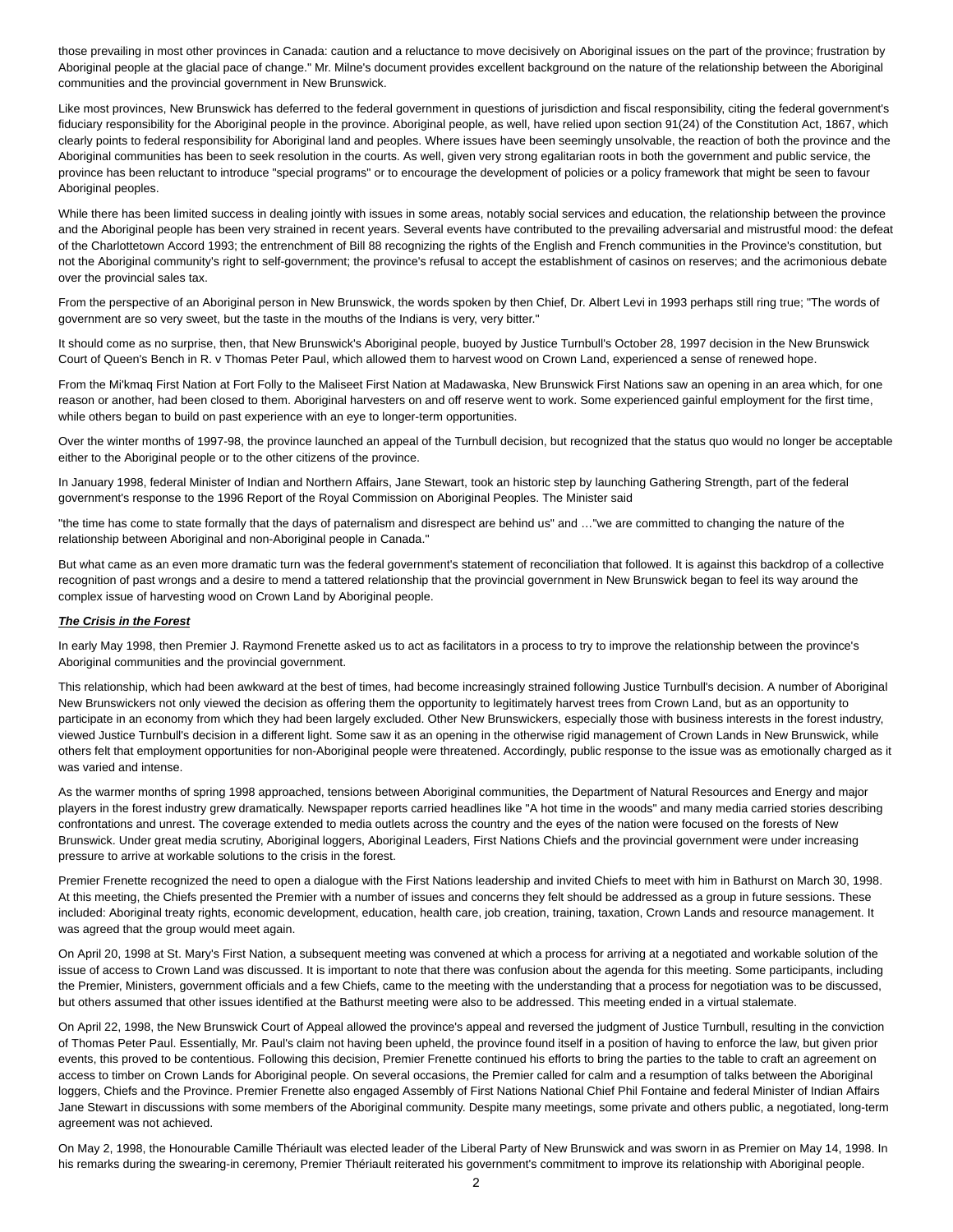While the majority of First Nations have signed interim agreements with the province allowing a share of five per cent of the Annual Allowable Cut (AAC), a long-term agreement regarding the harvesting of timber on Crown Land has not been reached. Moreover, the other issues raised by the Chiefs in Bathurst have yet to be addressed.

## <span id="page-2-0"></span>*Mandate*

The mandate of the Task Force as approved by Cabinet was very broad. It reads:

Two facilitators will consult and make recommendations on the best way to negotiate a long term harvesting arrangement as well as on how the provincial government alone, or the provincial and federal governments together, could best address the other issues of importance to the Aboriginal community of New Brunswick. The facilitators will have an undefined period of time to consult and make recommendations. However, during this period, regular progress reports from the facilitators to the Premier will be required.

It was made clear, however, that we were not called upon to participate in the negotiations of interim agreements, a matter we repeatedly underlined during our consultations. Despite this, the expectations placed on the Task Force grew as interim wood harvesting agreements with the First Nations communities were signed. In some cases, the Department of Natural Resources and Energy included such wording as "this agreement is in effect until the Task Force submits its report to the government". The Task Force was not consulted on the wording of these agreements.

Clearly, DNRE's interpretation of the mandate put the Task Force in an awkward position. Not only was a report expected, a fast and ready solution to the issue of harvesting on Crown Land was also anticipated. However what the Task Force was asked to do was facilitate a process, not to come up with a definitive solution.

The reasons for this are straightforward: the Aboriginal communities in New Brunswick have felt that the provincial government, in particular, imposes its will on them and if resistance is met, the government seeks the Court's sanction. In many public statements made by then Premier Frenette, any solution to the harvesting issue was to be negotiated by the leaders of the Aboriginal communities and the provincial government.

It was stated by Premier Thériault during a May 27, 1998 news conference launching the Task Force that we were not negotiators, but we were to hear the concerns of Aboriginal people at the grassroots level. This role has evolved to include some advocacy work on behalf of several Aboriginal communities. As well, we have attempted on a number of occasions to encourage linkages between federal and provincial government departments, professional and industry groups and the Aboriginal communities. We have also found ourselves informing Aboriginal communities of certain programs and services available from the province and alerting the province to certain projects and situations in Aboriginal communities.

As publicly stated by premiers Frenette and Thériault, and later echoed by many Ministers, the nature of the relationship between the provincial government and the Aboriginal communities is characterized by deep mistrust. Consequently, one of our most challenging tasks has been to assure the Aboriginal communities of our personal sincerity, the ultimate usefulness of their participation in this process and of government's intentions to consider our recommendations and implement them when feasible. The greatest challenge facing the provincial government is to overcome the enormous barriers that mistrust has created.

## <span id="page-2-1"></span>*Who we have seen*

Beginning in late May 1998 and ending in December 1998, the Task Force held over 60 meetings with Aboriginal communities, the Aboriginal People's Council, the Union of New Brunswick Indians, the MAWIW Council, the Native Loggers Association, First Nations and their leadership, Aboriginal women, elders and youth, forest industry representatives, environmental groups, professional organizations, provincial and federal officials and government leaders. It should be noted that we attempted to meet with the New Brunswick Native Indian Women's Council on a number of occasions, but were unsuccessful. The Task Force has also received a number of written submissions from the Aboriginal community and other groups and individuals.

For the most part, meetings with Aboriginal communities were gatherings in which community members were encouraged to tell us how they felt about any issues of concern to them. In keeping with our intention to make participants feel as comfortable as possible and to build trust with the communities, we did not encourage media coverage of our activities. We often referred to the list of issues that came out of Premier Frenette's meeting with the Chiefs on March 30, 1998, but clearly identified the areas in which we had no authority, i.e. any matters currently before the courts, Aboriginal treaty rights and land claims. In some cases, communities were in the process of studying the province's interim harvesting offer, and this often became the focus of our meetings.

Our reception by the Aboriginal communities was always open, respectful and hospitable. Although some preliminary clarification was needed regarding things such as our mandate and the role of the Task Force, we were made to feel that our presence was appreciated and that this dialogue was an important step in beginning to mend the rift in relations between the Province and Aboriginal communities.

Our meetings with industry and professional organizations were very useful in assisting us to understand the nature and background of forest management practices in New Brunswick and elsewhere. Repap, J.D. Irving, St Anne-Nackawic and Fraser Papers Inc. all took the time to give us their views on the current situation on Crown Land. They also discussed the scope of their operations, forest management practices and philosophies, and the changing face of the global forest industry.

We met with representatives from the New Brunswick Forest Products Association (representing the licensees), the New Brunswick Sub-Licensee Forest Alliance (representing the sub-licensees), the New Brunswick Association of Registered Professional Foresters, the Canadian Forest Service and the Maritime Forest Ranger School.

Dr. Gordon Baskerville, a respected academic and a former Deputy Minister in the Department of Natural Resources and Energy (1979-1982), kindly shared his vast knowledge and historical perspective on the management of Crown Lands in New Brunswick.

As well, with the assistance of the Atlantic Institute in Market Studies, we were able to spend a few valuable hours with Mr. Vern Bachiu of the Meadow Lake Tribal Council in Saskatchewan. He offered us a unique perspective on a very successful Aboriginal venture in the forest industry in his province.

The Conservation Council and the Protected Areas Coalition offered us their views on the management of the forest resources and the values they feel should be included in the Crown Lands and Forests Act.

Officials in the Department of Natural Resources, particularly Tom Spinney, Tom Reid and Dave MacFarlane were especially generous with their time, openly answered all of our questions and willingly provided us with necessary documents. Other departments were equally accommodating in explaining their programs and policies. We were also very pleased to have been able to meet with the Premier and many cabinet ministers.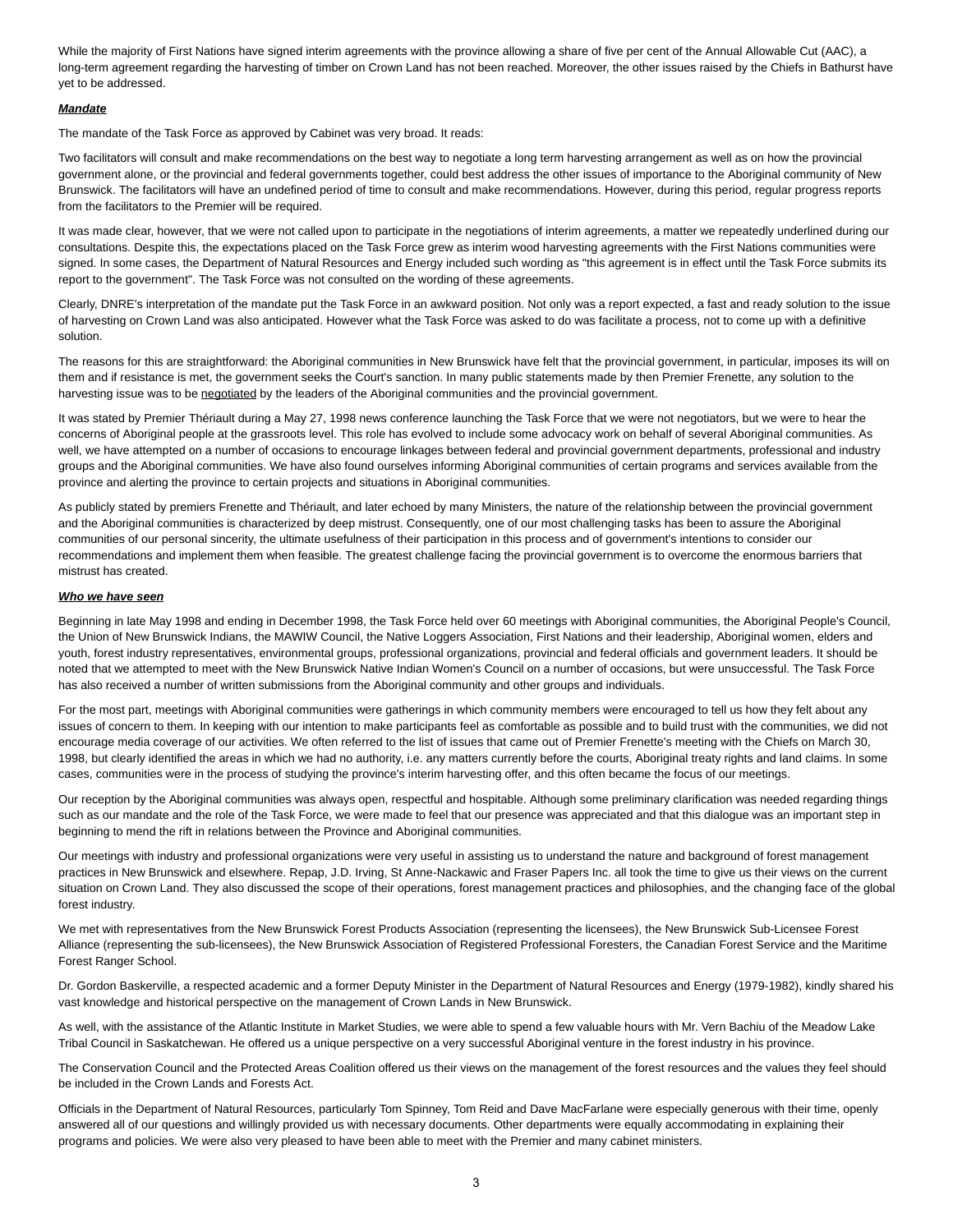Federal Departments such as the regional office of the federal Department of Indian Affairs and Human Resources Development Canada were very cooperative and explained their programs and their perspectives. Andy Scott, Member of Parliament for Fredericton and then Solicitor-General, also took time to meet with us.

## <span id="page-3-0"></span>*What We Have Heard from the Aboriginal Community*

In general, the concerns raised by the First Nations Chiefs in Bathurst were reiterated to the Task Force. Access to jobs and economic opportunity, training, social issues, education, taxation, Aboriginal rights, the Ganong line - a demarcation between Mi'kmaq and Maliseet territory, Aboriginal representation in the Legislature, Aboriginal people in the civil service, the relationship between Aboriginal people and both levels of government -- all of these issues were raised.

There was general agreement that in some way, process or forum, the Aboriginal community and the province need to sit down together to address the bulk of the issues. While some of our meetings began with an assertion of Aboriginal title to the land, we were quick to point out that the question of title was one that could only be settled in the courts or through a land claims process involving the provincial and federal governments. We stressed that, in the meantime, there must be common ground on which to meet and discuss the many other important issues that had been raised.

Concerns and issues expressed by the New Brunswick Aboriginal Peoples' Council whose membership is drawn from Aboriginal people living off reserve, generally reflected those of other Aboriginal people. This particular group is further challenged by the fact that neither the federal nor the provincial governments claim responsibility for them. They are decidedly in a jurisdictional limbo. Despite these disadvantages, the Aboriginal People's Council has successfully run an off-reserve housing program and has played an active role in the Aboriginal food fishery in the province. The Council had also been engaged in a tripartite management committee with provincial and federal government representation that has not been active since 1997.

By all accounts, the Aboriginal population in Canada is growing rapidly. The growth in the off-reserve population is increasing at an even greater rate because reserve land and resources across the country are being severely stretched, forcing many aboriginal people to leave the reserve.

The concerns of this large segment of the Aboriginal community in New Brunswick were voiced by this group only - a dramatic indication of their struggle in having their concerns heard.

# <span id="page-3-1"></span>*Jobs and Economy*

We were informed that, following the Turnbull decision, many Aboriginal people for the first time enjoyed a real sense of hope and purpose. Aboriginal men, women and young people alike found meaningful work in the forests. We heard anecdotal evidence of reductions in suicides in Burnt Church and Big Cove, and of reduced criminal activity and eased social assistance budgets in other First Nations. Conversely, we were made aware of the difficulty some Aboriginal people had in reconciling their traditional values with current harvesting methods and how some were not given access to the benefits of the resource.

On numerous occasions, we were moved by the presentations made to us. At one of our earliest meetings, we heard from an elder at the Kingsclear First Nation who said " my husband is disabled - he cannot cut, I cannot cut, our children cannot cut. Who will look after them? You can't pull down all those trees without considering me."

From another perspective, an equally moving presentation was in Big Cove where at a meeting with the women of the community we were touched by their emotional plea. Their heartfelt comments pointed to the positive changes in family life resulting from people being employed and making a reasonable living following the Turnbull decision. Less spousal abuse and family violence, reduced addiction problems because of increased self-esteem - all were a result of people going to work.

What came through most clearly, though, was the great and urgent need for more economic development opportunities and more jobs for Aboriginal New Brunswickers. We were encouraged to hear that some Aboriginal communities felt harvesting wood was not the quick-fix solution some thought it to be initially. Some looked to harvesting as a part of broader development plans which include the operation of mills and the production of housing units to be used by First Nations throughout the region.

In one case, a community was reluctant to sign an interim harvesting agreement because it felt it would not allow them to develop a longer-term plan for their First Nation. As recently as December 1998, some Aboriginal people felt that signing an interim agreement with the province would result in the loss of their Aboriginal rights even though the agreements were clearly to be entered into on a "without prejudice" basis. For example, the first paragraph of a draft agreement between the Province and the Fort Folly First Nation reads as follows:

Since this agreement represents a compromise concluded between two parties on "Without Prejudice" basis, it shall not be construed or employed to the detriment of either party in determining their respective underlying rights, or any rights or claimed rights which may have been foregone.

We were particularly impressed with the efforts of the Eel Ground First Nation. Over the past ten years, the people of this community have developed their own wood resources and have added value to the fibre they extracted from their own lands, or obtained through purchases from others. Steve Ginnish, an awardwinning forester, has used his expertise to transform a small portable sawmill into a viable value-added operation.

Because of the astronomically high rates of unemployment in First Nations communities--some as high as 80%--the pressure on the leadership to create jobs is enormous. There is not only the public pressure from those unemployed, but the fiscal pressure as well. For First Nations leaders, as for any other government leader, job creation not only means happier constituents, but less burden on social assistance programs.

The social impact of job creation cannot be underestimated. In First Nations communities where unemployment rates are significantly lower, the sense of pride and accomplishment shared by community members is almost palpable. Building individual self-worth helps build community self-worth. A case in point is the small Bouctouche First Nation where unemployment is negligible. From commercial fishing to heavy machinery leasing and operation, the people here are actively participating in the local economy. The community is vibrant and takes pride in its heritage and traditions, so much so that it has developed a unique tourism product - "The Mi'kmaq Experience", which they are currently trying to market in Europe

## <span id="page-3-2"></span>*Housing*

Not surprisingly, given the high unemployment rate among Aboriginal people, an acute shortage of housing was identified by a number of First Nations and by the Aboriginal People's Council. The Aboriginal sector of Canada's population is growing faster than any other segment and the demand for housing has increased accordingly. We have been advised of the need for 1,000 homes for Aboriginal people. In some communities the problem is made worse by a shortage of land.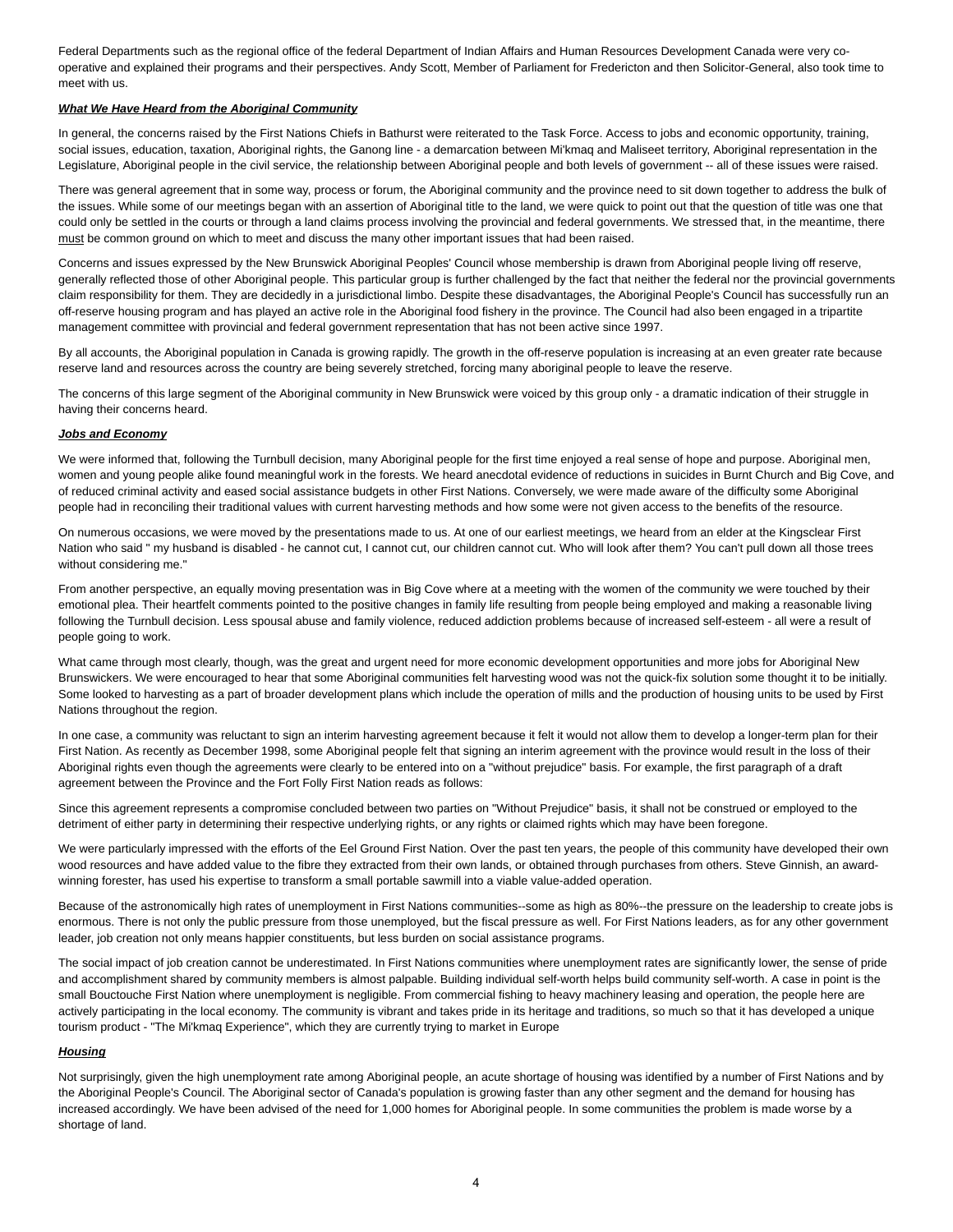Given the shortage of housing and the need to create jobs for Aboriginal people throughout the province, we asked the Department of Natural Resources and Energy how far the annual allotment of five per cent would go towards building homes. Their estimates show that approximately 4,000 homes could be built annually.

# <span id="page-4-0"></span>*Public Attitudes*

Sadly, the economic plight of Aboriginal people in New Brunswick is not helped by some deep-rooted narrow-mindedness and negative public attitudes. Although the words were rarely uttered, we were made aware of incidents of racism and intolerance that are reminiscent of a sadder period in our history. Some Aboriginal New Brunswickers have been the victims of institutionalized bigotry both in the private and public sectors. In one case, the Task Force was shown photographic evidence of such intolerance. This issue takes on particular poignancy when discussing the Justice system. One First Nation Chief related with great emotion the difficulty he had trying to help a member of his community deal with the court system. The gulf that exists between the two cultures seems to widen upon entering the courtroom.

While the cultural differences between the Aboriginal community and the non-Aboriginal community are magnified in the courtroom, they are also evident in many other areas. The situation has not been helped by the negative light in which the Aboriginal people in New Brunswick are sometimes portrayed by the media. The people of Big Cove in particular were concerned about the fact that "they only report about us when the news is bad". A cursory examination of the print media in New Brunswick since April 1998 would support this point. Through our own personal observations, we note very few Aboriginal journalists in the province.

The gap between the Aboriginal and non-Aboriginal people of New Brunswick is only made worse by ignorance and serious misinformation. We referred earlier to the fact that some Aboriginal people felt that signing an interim agreement would jeopardize their rights. Others have made statements about the forest industry, in particular, which are totally unfounded. We were warned in one community that the province's wood supply would be extinguished in five years because one licensee alone used over 100 mechanical harvesters in the woods.

Misconceptions abound in the non-Aboriginal community as well. Many New Brunswickers mistakenly believe that Aboriginal people do not pay taxes and yet use services funded by taxation. What they fail to realize is that First Nations pay separately for many services New Brunswickers take for granted e.g. firefighting and road maintenance and plowing. As well, barring certain exceptions, Aboriginal people do pay taxes and those living off reserves pay property taxes, fuel taxes and other taxes just as other New Brunswickers do. Further to this, many non-Aboriginal New Brunswickers are unaware of the fact that according to the Department of Indian Affairs, the Aboriginal communities in New Brunswick contribute approximately \$80 million every year to the provincial economy.

Bridging the cultural gap will be a major challenge for the provincial government, Aboriginal people and the general public in New Brunswick. We have been encouraged by grassroots efforts to overcome these cultural differences, an example of which can be found in a recent exchange between a school in Riverview and the Big Cove First Nation where junior high school students from both communities learned more about each other.

# <span id="page-4-1"></span>*Consultation and Aboriginal Involvement in Government*

Cultural differences have also added to the suspicion that characterizes relations between the provincial government and the Aboriginal people. Many question the provincial government's good faith and voice mistrust of government officials and the perceived heavy-handed way in which they interact with Aboriginal New Brunswickers. A common thread through our sessions has been the complaint that Aboriginal communities are not properly consulted when policy decisions are made at any level of government. As a result, policies and programs often do not take into consideration the cultural, economic and social values or differences that exist between the Aboriginal and non-Aboriginal communities.

An example of this is in the tourism sector. While the province is to be commended for its highly successful tourism programs, Aboriginal communities have found it extremely difficult to participate. Many of the guidelines for these programs are rigid, and, without the proper training and resources, Aboriginal tourism operators find it very difficult to meet the established standards. As well, guidelines do not take into account the unique nature of Aboriginal tourism products.

It should be noted that the province's success in the tourism industry did not occur overnight and a variety of programs have been directed at tourism operators around the province for years. Aboriginal ventures in tourism are a more recent development and have only been introduced into the province's tourism strategy within the past few years.

# <span id="page-4-2"></span>*Public Service*

The question of consultation is multi-faceted: because there are no Aboriginal people working at senior levels in the Public Service in the province, Cabinet Ministers do not have the benefit of regular input from an Aboriginal perspective. Similarly, the Public Service itself rarely has the benefit of regular discourse on Aboriginal issues or from the advice of Aboriginal people. This problem was identified in many Aboriginal communities. The existence of the Equal Employment Opportunity program, although helpful in the eyes of some, is not supported by enough resources or legislative clout.

## <span id="page-4-3"></span>*Representation in the Legislature*

Related to this is the issue of representation of Aboriginal people in the Province's Legislative Assembly. Several members of the Aboriginal community identified this major point, stating that their voices should be heard in this forum - one went so far as to say that Aboriginal representation must be the starting point in working towards solving the problems and facing the challenges of the Aboriginal community. It is right to say, however, that there is a considerable difference of opinion about the issue among the Aboriginal community.

# <span id="page-4-4"></span>*Education*

Several communities voiced strong concerns about the amount the province charges for the education of their children, stating that the tuition costs for Aboriginal children was considerably higher than for non-Aboriginal children. However, concerns about education were not limited to the tuition agreements. Many Aboriginal people feel that their language, culture and history have been neglected by the province's education system to the detriment of their own communities and to all school children in the province.

It is generally accepted that language is the cornerstone of a strong cultural identity. Regrettably, there are cases where the Aboriginal language has been completely lost. Madawaska First Nation is a case in point; the Maliseet language is virtually extinct on the reserve. Other First Nations are working hard to preserve and promote their language by teaching their children in their First Nation schools.

There are only a few instances where Aboriginal children in the public school system are taught their language. While the federal government offers a heritage language program on reserves, there is only one Aboriginal language teacher who teaches in the public school system and is paid by the province.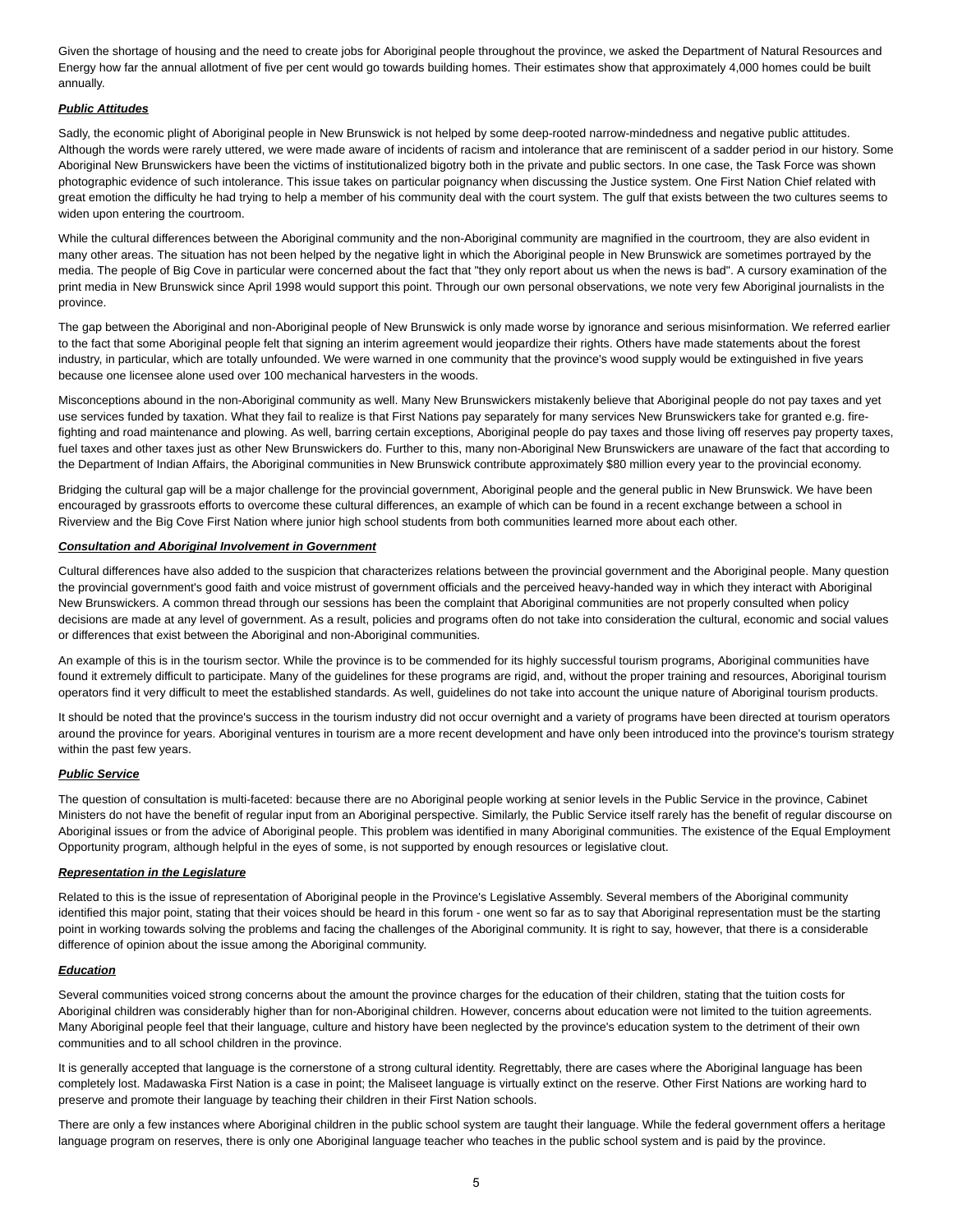In many First Nations, children are schooled on the First Nation through the elementary years and complete their schooling in the provincial school system. In some cases, Aboriginal children do not have access to the calibre of music, art and physical education programs offered in the provincial school system. This means that when they do enter the provincial system in the middle school years, they can be at a disadvantage.

It must be said, however, that there have been positive initiatives in New Brunswick through the aegis of the Department of Education. A number of these include a summer camp program that focuses on cultural enrichment for Aboriginal and non-Aboriginal students as well as a number of committees that include Aboriginal people who advise the department in areas such as departmental policy, language programs and curriculum development.

# <span id="page-5-0"></span>*Social Services*

In the area of social services, the main concern identified is the disparity between the services available to Aboriginal people and those available to other New Brunswickers. Aboriginal people only need look to the nearest non-Aboriginal community to see the difference. Programs administered by the province for seniors, social assistance recipients and people with disabilities are not made available to people living on reserves.

Several chiefs expressed their frustration with having to provide social and educational services to non-Aboriginal people living in their communities and for Aboriginal people living away from the First Nation, without adequate funding. Often these people are not accounted for in the formulas through which the First Nations receive their funding from the federal government. This leads to grave, sometimes tragic, inequalities.

We were advised of a particularly disturbing situation in one First Nation community where a severely disabled child, living on the reserve, but not considered a status Indian, was being refused financial assistance for travel to the IWK Children's Hospital in Halifax by three levels of government. Again, this jurisdictional vacuum has a very human cost.

We contrast this with a similar situation that might arise of a resident of New Brunswick who lives on other federal land (e.g. CFB Gagetown). If needed, disability benefits from the province would be extended to such a person. It is difficult to understand why a person (Aboriginal or non-Aboriginal) living on a reserve - which is also federal land - should be treated differently.

Some valuable cooperative action has been taken in another area. Since 1983, the province and the Aboriginal communities have been working together in the area of child welfare. This partnership has improved the child welfare program on the First Nations and has provided a number of Aboriginal New Brunswickers, who have received a university degree in this field of study, an opportunity to work within their First Nation.

## <span id="page-5-1"></span>*Taxation*

The issue of taxation was brought up on a number of a occasions.

Aboriginal people living off reserve are subject to the same taxes as other New Brunswickers. Aboriginal people living on reserve do not pay property tax, including income tax on income earned on the reserve. This exemption was identified by a number of Aboriginal people as an impediment to their seeking employment off the reserve. Some Aboriginal people, we were told, are reluctant to accept jobs off their First Nation because of the reduction in their take-home pay through income tax deductions.

It is obvious, however, that there are insufficient employment opportunities on Reserves to meet the needs of those resident there and that the challenge must ultimately be met by employment off the reserve. This will become increasingly necessary because the population of Aboriginal people is expanding at a greater rate than the general population.

These difficulties invite consideration by the federal authorities, the provincial government and the Aboriginal leadership. We recognize, however, that the subject of taxation of Aboriginal people is a sensitive one and that a particular measure has a different impact from First Nation to First Nation. It is beyond the time and resources available to the Task Force to look into these issues but, in view of the comments received, we considered it right to bring attention to the matter.

On a related issue, it has come to our attention that the province uses its total population figures, including aboriginal people on and off reserve, in calculating its equalization and transfer payments from the federal government.

As well, other complaints of a quite different nature were brought forward by some Aboriginal people. These relate to difficulties encountered by excessive charges made by some businesses respecting deliveries to reserves. Difficulties arise because the sales tax exemption applying to Aboriginal New Brunswickers on reserves occurs only when goods purchased off the reserve are delivered to the community or when the goods are purchased directly on the reserve. This invites a reassessment by such businesses of the fairness of these charges and possible study by the federal, provincial and aboriginal authorities of such practices.

## <span id="page-5-2"></span>*Health Care*

Over the last 10 years, many First Nations have developed health centres in their communities and some employ nursing professionals and doctors. Oromocto First Nation in particular is hoping to encourage a local physician to spend some time in their community, making it easier, especially for elders, to receive medical attention. While we were encouraged to see that many First Nations have made great strides in addressing health concerns such as diabetes, proper nutrition etc., there remains a great need in many communities to find solutions to substance abuse problems. As noted in the earlier example of the severely disabled child, many young people residing on reserves are caught in the jurisdictional battleground.

## <span id="page-5-3"></span>*Justice issues*

As noted earlier, Aboriginal people expressed deep concern with the justice system. These arise at a number of levels. There are very few Aboriginal police officers who work off the reserve and those working in First Nation communities are concerned that their benefit packages and job security are not the same as those offered to their non-Aboriginal counterparts.

The communication gap discussed earlier has a particularly negative impact in areas such as counselling and mediation. We were told of situations where Aboriginal people had to leave their community for Family Court mediation sessions which they found difficult to understand because of language and cultural differences. Because of that, they did not continue with the sessions.

The limited number of Aboriginal probation officers, lawyers and social workers were also brought forward as points that need to be addressed. We were advised that New Brunswick remains the only province in Canada that does not benefit from the federal Court Worker Program. The program has had considerable success in reducing the alienation and intimidation Aboriginal people may experience when they enter the courtroom, and in providing postsentencing services attuned to Aboriginal experience. The program encourages participants to take an holistic approach to the judicial and sentencing process.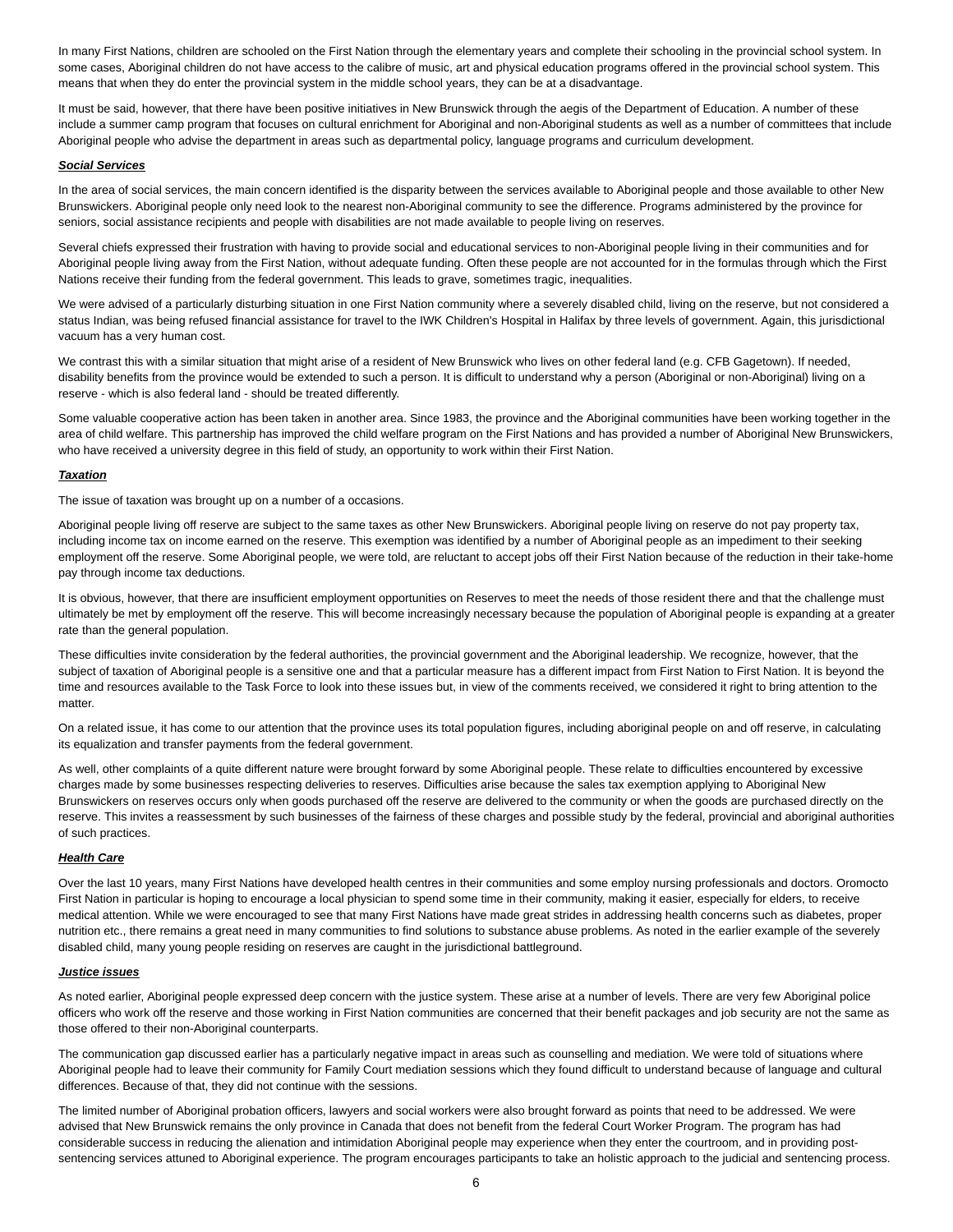#### <span id="page-6-0"></span>*The Forest Industry and Professional Organizations*

We met with a large representation from the forest industry and related organizations. In general, they broadly endorsed the way in which the forests are managed in New Brunswick. Many also indicated that the industry had been permanently changed by the events of the winter and spring of 1998. They accepted this fact and were prepared to work towards greater participation of Aboriginal people in the forestry sector.

In his presentation, Dr. Baskerville traced the history of the Crown Lands and Forests Act, giving the reasons for its development -- a projected severe shortage of wood in the years 2010-2025 that might result in the collapse of the industry that is of primary importance to the province. He further described how the Act was implemented.

The current forest management system was devised with the understanding that industry would implement management plans that would be monitored by the province on a regular basis. This way, industry would bear a large part of the cost of managing the resource while the provincial government would have ultimate authority - by granting or denying licenses--and would collect a percentage of the cost of the wood removed from Crown land in the form of a royalty, which is then put into general revenue.

The rationale behind the forest management system in New Brunswick, in the most simplistic terms, is that industry will do its best to protect and develop the resources because without them, industry would seriously suffer. In the late 1970's and early 1980's, the values of the forest industry and the economic health of a number of rural areas in the province were the main focus of the Crown Lands and Forests Act.

At the time, the concerns of environmentalists, conservationists and the Aboriginal people in New Brunswick were not considered. The province was attempting to address a crisis situation as best it could and the absence of these other values in the Act or in the thinking that created the Act are more likely the result of an oversight than design. In fact, the province has, over the years, acted to take account of many of these values.

However, Baskerville says, there is room for other values to be reflected in the Act as long as the amount of fibre extracted from Crown Lands is not increased and that the forest continues to be managed in a sustainable manner. Essentially these other values must be reflected within the current annual allowable cut. Baskerville stated:

… I have some familiarity with the emerging wood supply problems in other provinces, and despite recent changes, New Brunswick stands out as having the most functional approach to solving a problem that faces every province in the country.

With all its difficulties, I consider the N.B. Crown Lands and Forest Act to be one of the most innovative and effective in contemporary Canadian forestry, with respect to addressing sustainability of wood supply, and, with respect to motivating real forest level management. New Brunswick, of all the provinces, arguably has the best assessment of its future forest problems and the most functional approach to forest management designed to address those problems.

This opinion was shared by others. A 1991 Macleans Magazine study of forestry practices across the country arrived at the same conclusions and rated New Brunswick the best in Canada in terms of managing its forest resources and the quality of the information it is capable of gathering through its management system.

Fraser Paper Inc. provided us with a valuable comparative perspective on the management of the forest resources by bringing our attention to the different systems in New Brunswick and the State of Maine. The distinction between the two systems, according to their analysis, is that New Brunswick manages the forest resource in a proactive scientific way, focusing on the health of the whole forest as opposed to a single stand. New Brunswick's long-term strategy - an 80-year horizon - is supported by a number of plans: a 25-year management plan, a five-year tactical plan and a one-year operating plan. The system in Maine is more reactive and tends to focus on a single stand as opposed to the whole forest.

A vital part of all of these plans is the attention to silviculture on Crown Land. The Department of Natural Resources and Energy has committed upwards of \$20 million annually for the purpose of applying silviculture practices to Crown Lands. These practices include reforestation, pre-commercial and commercial thinning - all activities geared toward managing the forest resource in a sustainable manner.

As technology and scientific research evolve, the "business" of silviculture is becoming increasingly important in New Brunswick. More and more, people who have had traditional jobs in the forestry sector are now working in this domain. As the shift is being made, efforts to train people in this growing activity have also been increased.

As a net importer of wood, the province is also working with private woodlot owners to help them protect their forests. The issue of over-cutting on private woodlots is becoming increasingly volatile as the demand for the resource exceeds the supply that is available on a sustainable basis. The provincial government is not only struggling with wood allocations from Crown Land and how they are distributed, it is being challenged to find ways in which to promote sustainable forest management practices on private woodlots.

We were encouraged to hear that for the most part, industry is willing to play a role in helping Aboriginal New Brunswickers become more active participants in the forest industry. A number of options were presented to us: some licensees were looking to hire Aboriginal people to work directly with them while others were looking to work with Aboriginal contractors.

Of great interest to us was the training program Repap has developed for its contractors and employees. In conjunction with New Brunswick Community College - Miramichi, the company has devised a holistic approach to developing the skills needed to work in the modern forest industry. From literacy skills to the finer points of preserving bio-diversity, the program produces well-trained woods workers. Unfortunately, this was virtually unavailable to Aboriginal people, but it deserves further attention as a very useful and instructive model.

The forest industry in New Brunswick competes globally, using some of the most advanced technologically based systems and procedures in the world. What was an eye-opener for us was just how technologically advanced the industry has become and the lengths to which industry must go to maintain a competitive position. Increasingly, demands on the industry require that its harvesting, silviculture and processing techniques allow for maximum effectiveness and to extract the maximum use from the fibre.

# <span id="page-6-1"></span>*Environmentalists*

Representatives from the Conservation Council and the Protected Areas Coalition voiced their concerns about the conservation of eco-systems, the way in which the forests are harvested and the public's involvement in the process of forest management.

#### <span id="page-6-2"></span>*Forestry Workshop*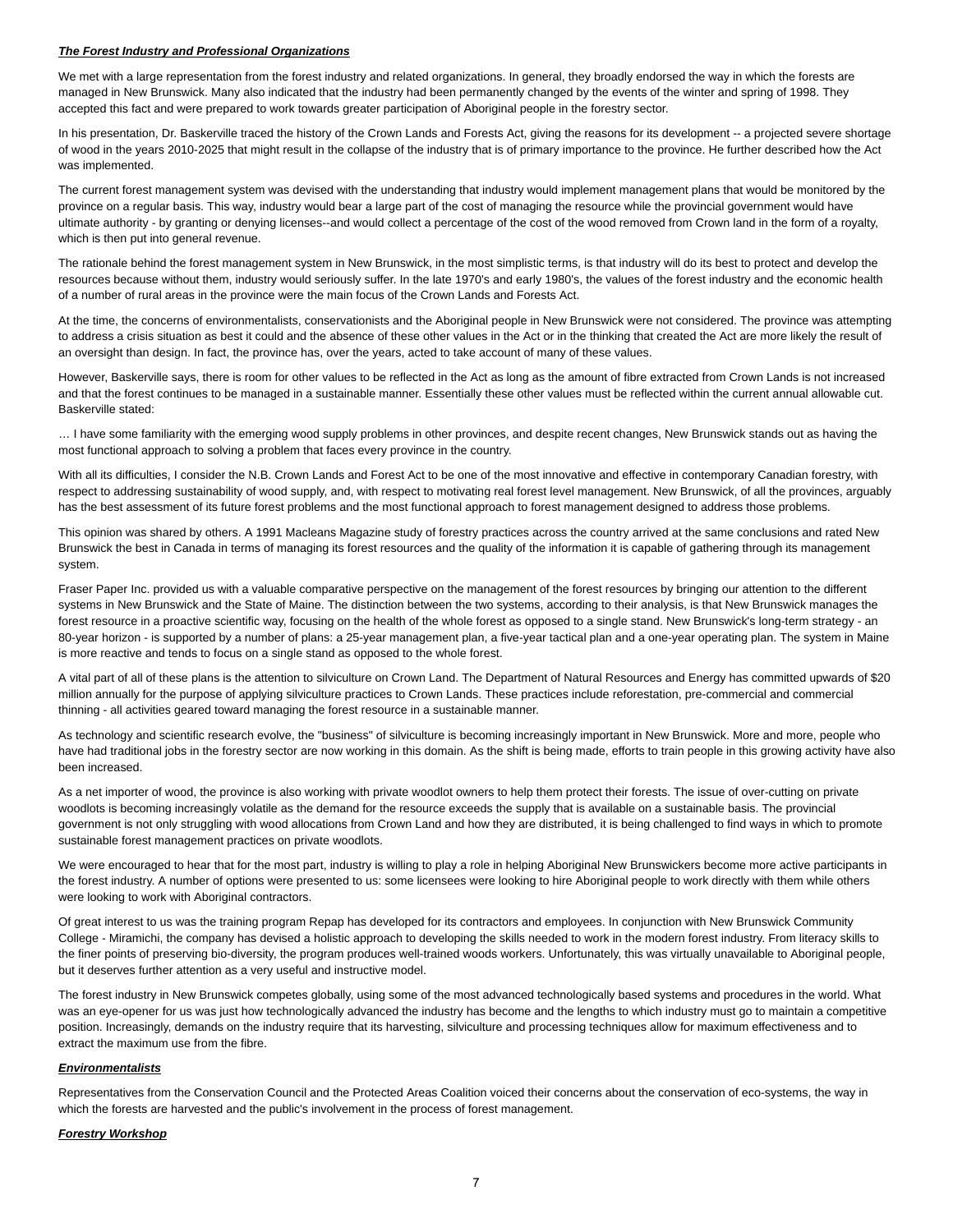To address the issue of misinformation about the management of Crown Lands in New Brunswick and the forest industry as well, we sponsored a workshop to offer insights into New Brunswick's forest management system and into realistic economic opportunities that may be available in the forestry sector to the Aboriginal people. This, we felt, could serve the important goal of helping to narrow the knowledge gap between the various parties involved.

Seventy participants, representing First Nations, the Aboriginal Peoples Council, the Union of New Brunswick Indians, MAWIW, the Native Indian Women's Council, industry and governments, heard three presenters discuss the forest industry from a number of perspectives. Janice Campbell of the Canadian Forestry Service provided the group with an historical overview of the industry and the role of governments in forest management in New Brunswick. Steve Ginnish, the chief forester from Eel Ground First Nation, detailed his community's approach to forest management on their lands and discussed the evolution of their saw mill operation. Vern Bachiu of the Meadow Lake Tribal Council in Saskatchewan chronicled the history of the NorSask mill, a multi-million-dollar operation owned and operated by the Tribal Council.

We were very pleased with the participation at this workshop as it was essentially the first time all groups directly involved had been assembled in any significant way. We thank the federal Department of Indian Affairs and the provincial government for their financial support of this endeavour.

## <span id="page-7-0"></span>*Government*

In general, we were very pleased to hear government officials, from two Premiers on down, speak about a new way of thinking and a willingness to work with the Aboriginal people of New Brunswick. While we were, on a few occasions, surprised by the lack of understanding of the Aboriginal community in New Brunswick and the resistance to considering the unique nature of the challenges Aboriginal people face, generally we were encouraged by the level of commitment of Ministers and their officials.

Since the Task Force began its work, a number of initiatives have been undertaken by several government departments. The Department of Labour, in consultation with a number of Aboriginal leaders and representatives, is in the process of designing an Aboriginal Employment Initiative which they hope to implement in the near future.

We were pleased to learn recently of an initiative by the Department of Health and Community Services. The department is undertaking a review of its services for and service arrangements with Aboriginal communities in New Brunswick. A number of the issues raised in our meeting with Health and Community Services and Minister Breault's officials will be considered during this process. They include cultural sensitivity in delivering their services, suicide prevention and jurisdictional issues.

Another recent initiative is the Department of Justice's appointment of an Aboriginal woman as duty counsel for the Big Cove First Nation in a pilot project that is a joint effort of the federal and provincial governments, Legal Aid New Brunswick and the Law Society of New Brunswick. As well, the department co-sponsored a workshop to explore restorative justice issues with the province, the federal government and Aboriginal communities.

# <span id="page-7-1"></span>*Assessment and Recommendations*

In the course of our deliberations, we came to a number of sometimes firm, sometimes tentative conclusions regarding the various issues that have come before us. In the short period and with the limited resources available to us, we do not purport to present an elaborate study of the matter, but we have come up with what we think are reasonable and workable approaches that merit consideration by government, Aboriginal communities, industry and any other persons involved or interested.

## <span id="page-7-2"></span>*The Role of the Provincial Government*

For reasons already given, the New Brunswick Aboriginal community has been largely overlooked in the development of policy and the provision of services by the provincial government. Even though in recent years a number of programs have been developed for New Brunswick Aboriginal people in fields such as education, child welfare, heritage and archaeology, the fact remains that the bulk of the recent provincial initiatives, though well meant, have not been particularly successful.

Historically, the concerns of and the issues surrounding Aboriginal people in New Brunswick have been routed to one part of a small department within the provincial government. For more than 20 years, the responsibility for anything deemed "Aboriginal" has been designated to one single person.

Given the size of the provincial bureaucracy and the fact that the resources - both human and financial - dedicated to the Aboriginal file are so limited and dispersed, it should come as no surprise that little progress has been made in nurturing the relationship between the province and the Aboriginal communities.

We do not wish in any way to criticize the efforts of individuals who have, in many cases, worked in isolation to try to further the cause of Aboriginal people within the provincial government. They are to be commended. However, the system requires reorganization and more dedicated people with sufficient resources to be able to effect positive change throughout all levels of government.

The situation is exacerbated by a lack of communication and co-ordination between departments that do get involved in Aboriginal issues. A case in point is the Ganong Line -- an item identified in many Aboriginal communities as a sore point. The Department of Natural Resources uses the Ganong line taken from a map drawn in the late 1800s to delineate Mi'kmaq and Maliseet territory and to charge Aboriginal people with hunting offences when they hunt outside their respective territories as indicated by this line. The province's own Archaeology Branch was not consulted on the merits or otherwise of choosing this demarcation. It should be noted that the Archaeology Branch has been working for more than twenty years with First Nations and their leadership in order to discover and preserve the rich archaeological heritage of New Brunswick's First Peoples.

Compounding this internal lack of communication within government is an absence of adequate means of communication between the government and the Aboriginal communities. There is a serious lack of information flowing to the Aboriginal people regarding the very existence of programs from which Aboriginal people may, along with other groups, benefit and, indeed, programs directly aimed at Aboriginal people. Many of the numerous programs to benefit the disadvantaged are not tailored to the specific needs of the Aboriginal communities whether on or off reserves.

Matters are not helped by the fact that there is only a handful of Aboriginal people in the public service, a situation that is all the more pronounced at the policy level. Accordingly, it is difficult for those in the public service to test ideas for addressing Aboriginal issues with those who have lived these challenges.

There appears to be no organized plan to recruit Aboriginal people at this level, there is no effective way to ensure the employment of a reasonable number of Aboriginal people, to prevent discrimination or to promote affirmative action programs. It is also of concern that Aboriginal people who have served in the public service have tended to leave and no study has been made to indicate why this is happening. Reasonable efforts might be made to explore the reasons for this.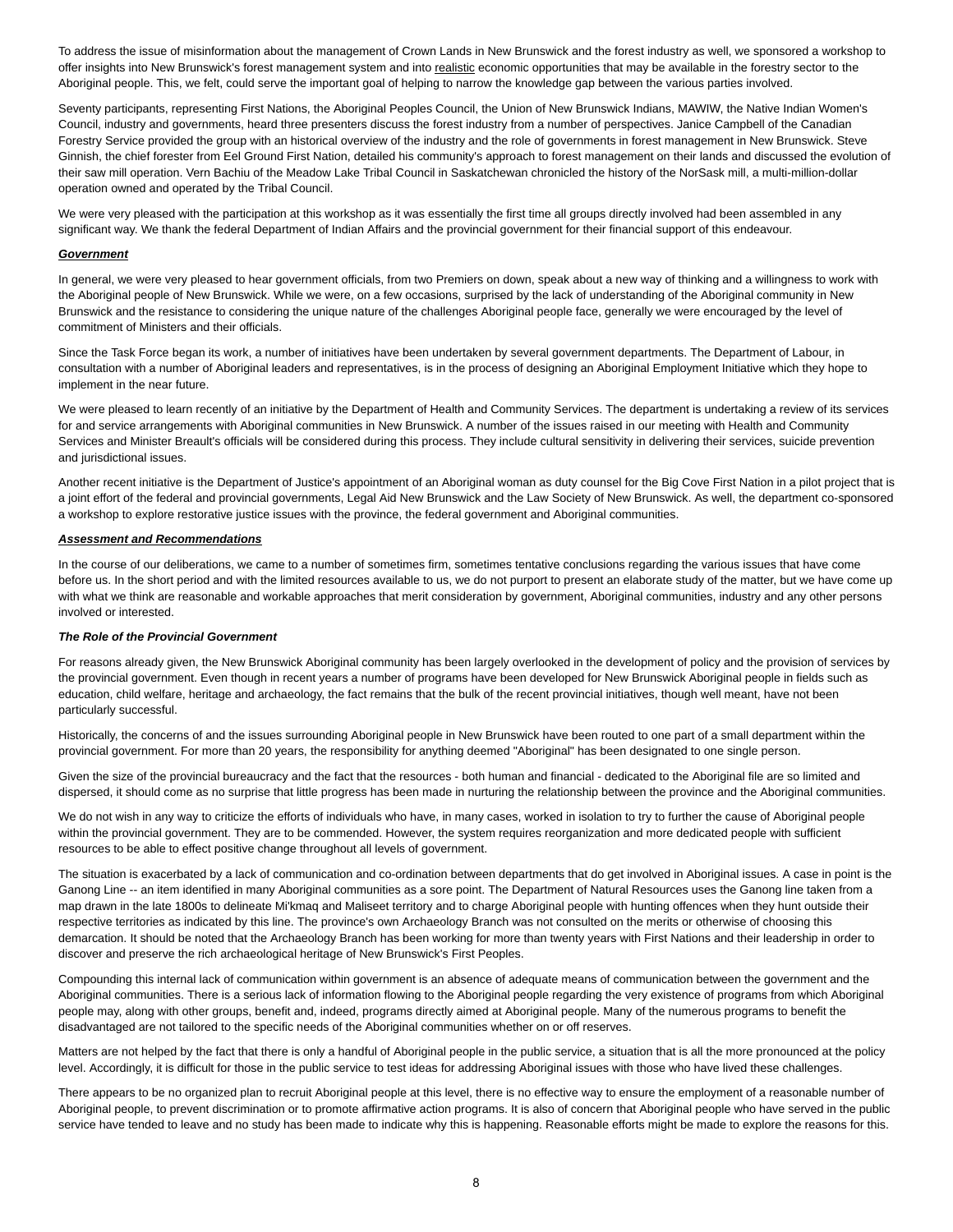The seriousness of these problems cannot be overstated. It points to the need for concentration of governmental activity regarding Aboriginal people that is directed by some political and administrative organization at the highest level of government. This is no time for a business-as-usual attitude where Aboriginal concerns are in theory addressed by various small entities scattered throughout the government departments. This is not to say that there must not be liaisons in the various line departments geared to addressing the needs of Aboriginal people. These should be encouraged to serve the policies adopted by the senior entity previously suggested, as well as to foster adaptations of programs of line departments to meet the needs of New Brunswick's Aboriginal community.

#### **To meet these institutional problems, we recommend:**

1. The establishment or revamping of a central entity to consolidate existing programs and develop new programs offering provincial services attuned to the specific conditions of Aboriginal New Brunswickers. The Minister responsible should be assigned the work as a matter of priority and of major importance. The entity should be handled on the administrative side by a senior Deputy Minister assigned specifically to Aboriginal Issues.

We are aware of the current trend in the federal government system to put more emphasis on Aboriginal issues at departmental levels as opposed to relying solely on the Department of Indian Affairs and we can appreciate the province's desire to subscribe to the same philosophy. However, without putting too fine a point on the matter, what we are witnessing at the federal level could be described as a step in an evolutionary process that has yet to begin in New Brunswick. In this regard, New Brunswick has nothing to devolve from one central agency to the other departments - the cupboard is bare.

We must also point out that the relationship between the province and the Aboriginal people continues to be strained, an indication that what has been done in the past has not necessarily been successful. Moreover, the dispersal of bodies dealing with aboriginal matters makes communication between the government and Aboriginal communities extremely difficult. Simply put, the Aboriginal communities must know where to turn for action.

That is why we are convinced that a central entity in New Brunswick is essential if the relationship between Aboriginal people and the provincial government is to improve. We do not wish to see the Aboriginal people of the province ghettoized in any way but we do see a great need to offer them a single entry point to the provincial government at least until the relationship improves and the bureaucracy is better equipped to deal with the concerns of the Aboriginal community.

## **We further recommend:**

2. A one-stop agency to communicate information about government programs to Aboriginal people and to communicate information about Aboriginal people to the appropriate department. The government should explore the possibility of a federal-provincial agency.

We recognize that existing structures could be used to meet some of the needs in this regard. For example, Service New Brunswick may well be the appropriate area in government through which Aboriginal Communities can learn more about government and its programs. We would also look to Communications New Brunswick as a logical place for some of this activity to occur, especially in terms of ensuring that media outlets in the province are informed about issues involving the Aboriginal communities and the provincial government.

There is also a role for the federal government to play in the dissemination of information to Aboriginal people. New Brunswick does not benefit from a strong federal presence in matters of Aboriginal concern. The regional office of Indian Affairs is located in Amherst, Nova Scotia and must service all Atlantic Provinces. We heard many complaints from the Aboriginal communities about the lack of effective contact with this office and propose that Indian Affairs provide more "on- the-ground" services in New Brunswick.

We would also encourage the Federal Interlocutor, the federal government contact for Aboriginal people living off-reserve, to establish regular communication and dialogue with the New Brunswick Aboriginal People's Council and the province.

#### **We also recommend that**

3. A legislative committee on Aboriginal issues be established, and a day should be set aside annually for a meeting between the Chiefs, the Aboriginal People's Council, the Premier and Cabinet. The Premier should arrange for a meeting with the Chiefs and the Aboriginal People's Council in the immediate future followed by ongoing contact between the Chiefs, the Aboriginal People's Council and the government at a ministerial level.

4. A policy of hiring Aboriginal people for work in the public service dealing specifically with Aboriginal matters and, more generally, with policy issues should be developed.

Further to this we would suggest that, where applicable, the provincial government consider ways in which to include more Aboriginal businesses in government contracts.

## We recommend that

5. An agency (or a program) be set up to foster employment of Aboriginal people in all aspects of the public service and to promote affirmative action for the employment of Aboriginal people within other public bodies, including municipalities, as well as private organizations.

We note again the severely limited employment opportunities on reserves and the great need to include more Aboriginal people in all types of jobs. Job and career opportunities such as teacher, lawyer, shopkeeper, construction worker, social worker, and any others in the general community should be available to Aboriginal people. We encourage the provincial government to develop policies that will help meet the employment needs of Aboriginal people well into the future.

As many of the issues facing Aboriginal people in New Brunswick cross several jurisdictional boundaries, we recommend that

6. Tripartite committees, consisting of members of the federal and provincial governments and representatives of Aboriginal communities, both on and off reserves, be established to deal with issues involving these levels of government.

A number of Aboriginal people have also proposed that there should be specific representation in the Legislature for Aboriginal people, though others are opposed. The Task Force has not studied this matter in depth, but notes the government has shown its interest in studying the matter. The proposal already submitted for discussion between the government and the Aboriginal leadership could be a place to start.

## <span id="page-8-0"></span>*Cultural Awareness and Social Development*

We believe the provincial government has a role to play in helping all New Brunswickers become more aware of the diverse cultures that make up our province. For decades now, New Brunswickers have been proudly promoting the bilingual nature of our province and the fact that two different cultures have flourished within the same borders. As Premier Thériault stated when he was sworn-in as the 29th premier of New Brunswick, "we…must educate ourselves and be open to the vast cultural and social diversity that defines our entire country." We could well begin at home and recommend: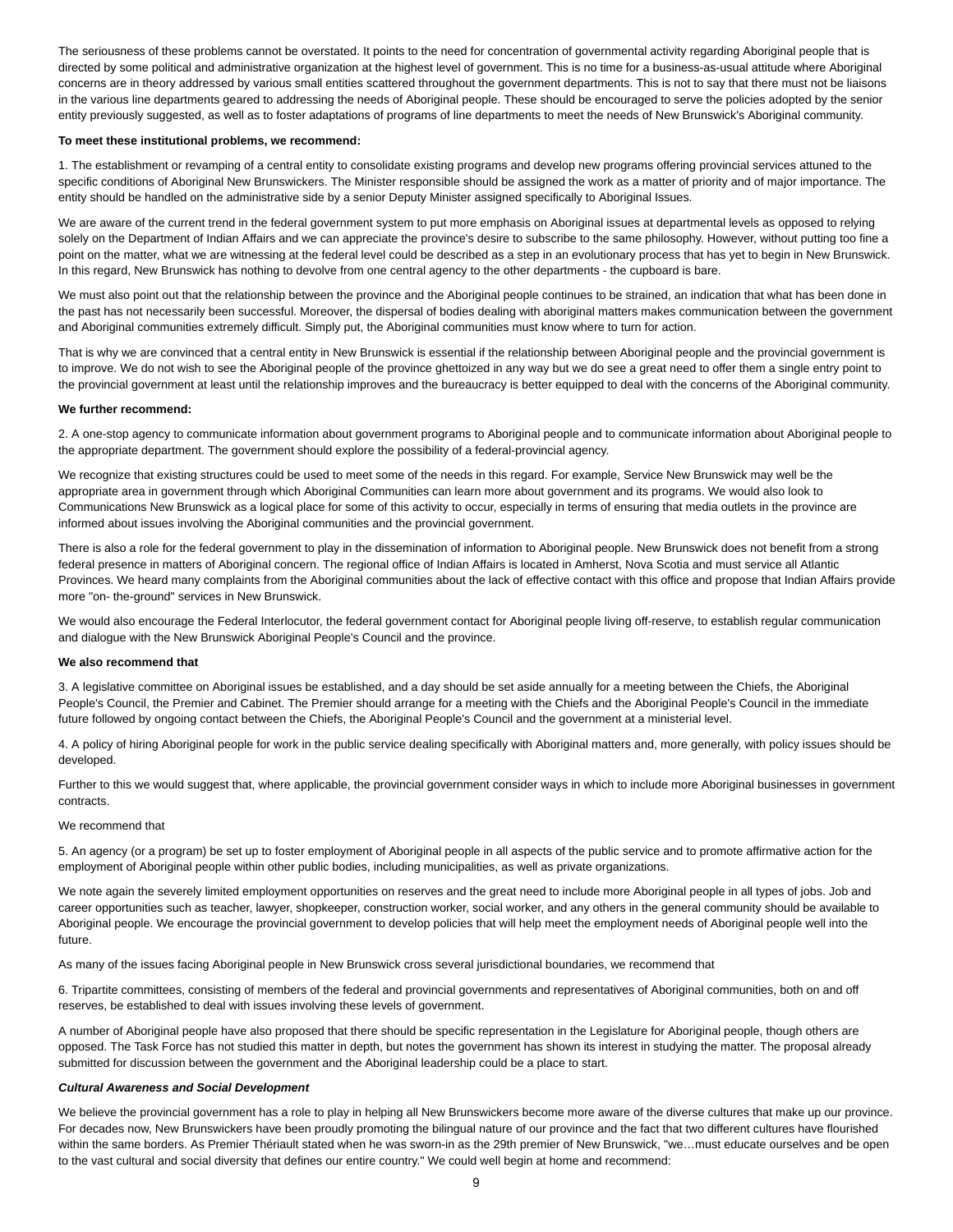7. A concerted effort to bridge the cultural gap between the Aboriginal and non-Aboriginal people of New Brunswick should be mounted. This should include public awareness campaigns directed at all levels of New Brunswick society, as well as special programs for educators, employers and government employees. Similar programs should be directed at the Aboriginal communities informing them of the mechanics of the provincial government and the services and programs available to them.

8. As much as possible, the province respect the values and traditions of Aboriginal people in terms of protecting sacred sites and traditional plants used for medicinal and spiritual purposes, permitting reasonable access to sources of ash for the production of baskets and the collection of eagle feathers, again for spiritual purposes.

As 1999 marks the International Year of Older Persons we would encourage the provincial and federal governments to support and promote exchanges between Aboriginal elders and youth, and young people and senior citizens throughout New Brunswick. The value of this kind of activity in breaking down cultural barriers at a grassroots level could be immeasurable.

We would also encourage the provincial government to support the efforts of the Sport, Recreation and Active Living branch of their Department of Municipalities and Housing. The branch made a presentation to the Task Force early in our mandate in which they outlined a number of ideas for promoting sports and recreation. We note the past participation of the provincial government in providing financial support enabling a New Brunswick team to participate in the Native Friendship Games. The games are usually held in a distant location and travel costs for the team can be quite high.

#### <span id="page-9-0"></span>*The Justice System*

We referred earlier to the difficulties Aboriginal people face in dealing with the justice system due to language and cultural barriers. In this area, we recommend the following:

9. The province should adopt the Court Worker program.

10. The judiciary should become more aware of the values of Aboriginal people and, when sentencing Aboriginal offenders should take into consideration section 718.2 (e) of the Criminal Code of Canada which states:

all available sanctions other than imprisonment that are reasonable in the circumstances should be considered for all offenders, with particular attention to the circumstances of aboriginal offenders.

### In working with young aboriginal offenders,

11. The Attorney General should consider section 69 of the Young Offenders Act which delineates the use of Youth Justice Committees and reads as follows:

The Attorney General of a province or such other minister as the Lieutenant-Governor in Council of the province may designate, or a delegate thereof, may establish one or more committees of citizens, to be known as Youth Justice Committees, to assist without remuneration in any aspect of the administration of this Act of in any programs or services for young offenders and may specify the method of appointment of committee members and the functions of the committee.

This section of the Young Offenders Act has been successfully implemented in Aboriginal communities in a number of provinces. Essentially, it can be used to recognize the responsibility of the Aboriginal community in question to rehabilitate their troubled youth.

We would also point to the federal government's Aboriginal Justice Learning Network which has been implemented to help bridge the cultural gap between Aboriginal people and the Canadian justice system. The project touches on such matters as diversion, sentencing circles, conferences and workshops to bring Aboriginal people, judges, police and probation officers, as well as addiction councilors together to improve their relations. The province and First Nations should explore the Aboriginal Justice Learning Network to see if these federal resources can be of benefit in New Brunswick.

In the area of Family Court mediation we recommend that

12. The province bring together Aboriginal and Family Court social workers in order to assist Aboriginal clients to better understand the mediation process. A cultural sensitivity training program should be made available to Family Court social workers.

This would be particularly useful because many aboriginal people cannot benefit fully from the mediation process because of language and cultural barriers.

## <span id="page-9-1"></span>*Forest Management on Crown Lands*

Although the Crown Lands and Forests Act is generally considered to be good legislation, there is room for improvement. The Act is almost 20 years old and changing social values are not resonant in the Act as it stands. That is not to say that government has not been responsive to emerging values. It has, but this not reflected in the Act itself. Expressly providing that concerns about the environment, sacred sites and protected forests are somehow addressed in the Act would bring forcefully to administrators the need to take cognizance of these concerns.

In developing the Act, great care was taken to protect the smaller communities which relied on the forest industry. While this may not theoretically appear to be the best economic or business approach, it is eminently justifiable to protect these settled communities in this way. However, the same can also be said of the Aboriginal communities, which were never considered. It is time to rectify this and to acknowledge to the Aboriginal communities that their current access to the resource will continue in some way, allowing them to expand economic development opportunities.

As well, we think some of the nomenclature should be reviewed. The expressions "licensee" and "sub-licensee" are misleading. The latter are in no way subsidiaries to the licensees, but are entitled to certain quantities of wood allotment in their own right. Of course, the licensees have the duty to allocate the particular areas for harvesting in the performance of their task of managing the forests.

We have learned that, regrettably, many New Brunswickers are unaware of how their forests are managed. Because of this lack of information, they are not in a position to engage in a thoughtful discourse on the management of this critically important resource or its future, even though the Act itself allows for public input on the various management plans developed by industry.

This poses a particular problem today as New Brunswickers are being asked to consider things like the Protected Areas Strategy which, if implemented, would see hundreds of thousands of hectares of Crown Land set aside for total protection.

#### **With these points in mind, we recommend the following:**

13. The Crown Lands and Forests Act should include reference to the protection of sacred and archaeologically important sites, and be written in such a way as to allow for existing Aboriginal and treaty rights and to encourage Aboriginal pa**ric**ipation in forest management.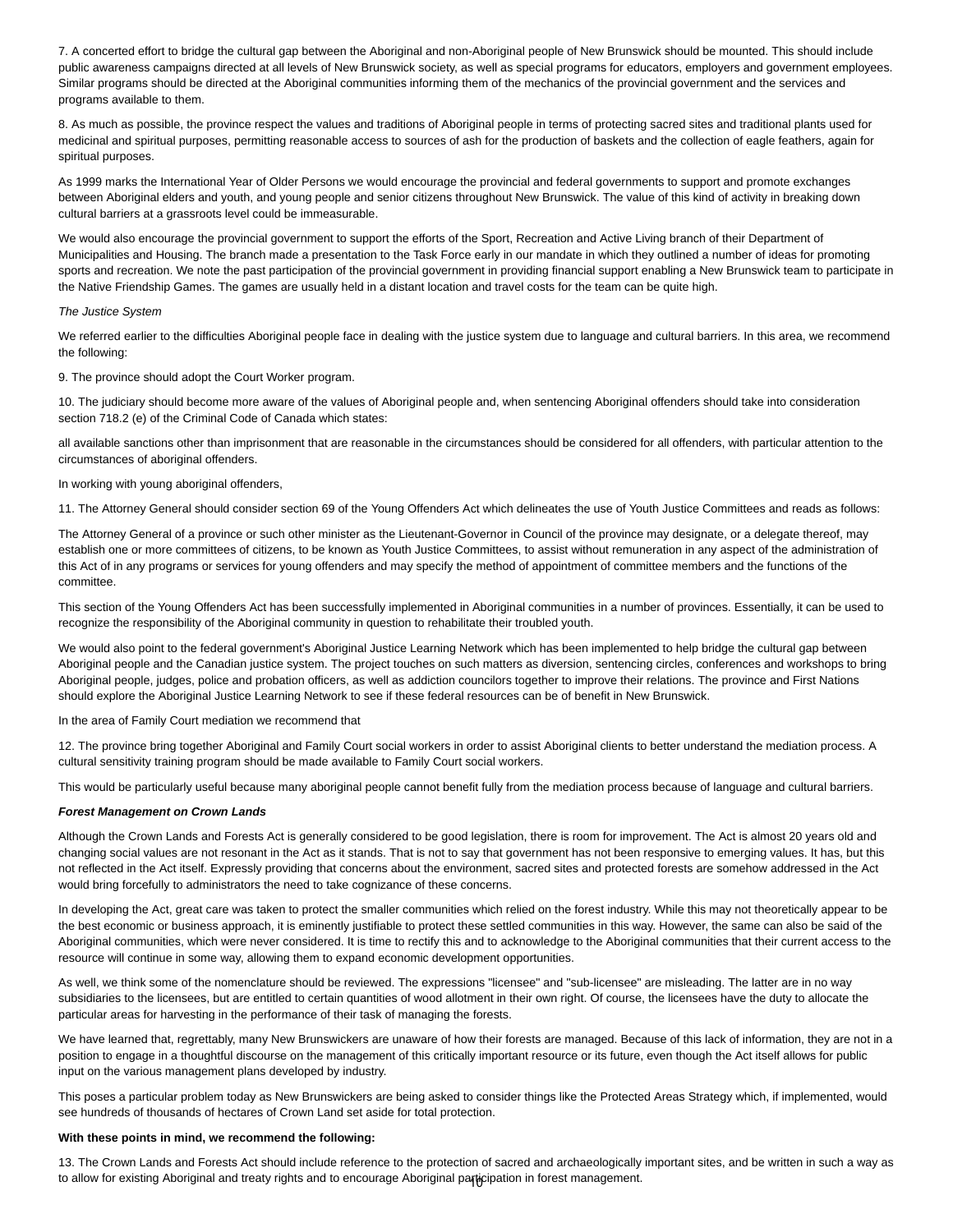14. A campaign to inform the general public about the way in which Crown Lands are managed in New Brunswick should be launched. We would expect this to be done as a joint effort between the forest industry and the Department of Natural Resources and Energy.

We note that the principal document used for forest management in the province is the Forest Management Manual produced by the Department of Natural Resources and Energy. It will be important for Aboriginal people involved in the forest industry in New Brunswick to be given training based on the principles of this manual.

We would also point to the Report of the Royal Commission on Aboriginal Peoples (RCAP). Volume Two part II, Restructuring the Relationship, offers a range of useful recommendations especially regarding access to resources on Crown Lands, co-management schemes, jurisdiction and Aboriginal participation in the forest industry.

We further recommend that:

15. The provincial government and Aboriginal leaders begin discussions concerning the recommendations in the RCAP Report -- Volume two - Restructuring the Relationship - Sections 7.2 and 7.3 and Volume three - Gathering Strength - Section 6.1

The RCAP also references a 1992 National Forestry Strategy for Canada that focused on Aboriginal people in an effort to

increase the involvement of Aboriginal people in forest land management …to ensure the recognition of Aboriginal and treaty rights in forest management .. and to increase forest-based economic opportunities for Aboriginal people.

These points are highlighted again in the Canada Forest Accord (May 1,1998) to which the province of New Brunswick, the federal Department of Natural Resources, other provinces and a number of industry representatives are signatories. The accord is a significant pledge to the people of Canada and the world ensuring that Canada will:

maintain and enhance the long-term health of our forest ecosystems, for the benefit of all living things both nationally and globally, while providing environmental, economic, social and cultural opportunities for the benefit of present and future generations.

#### **The signatories have agreed to put their commitments to action including:**

Recognizing and making provisions for Aboriginal and treaty rights, ensuring involvement of Aboriginals in forest management and decision-making, consistent with these rights, supporting the pursuit of both traditional and modern economic development activities, and achieving sustainable forest management of Indian Reserve Lands.

As well, they have made a commitment to prepare before the end of 1998, public and measurable action plans in response to their commitments. Considering that the province has agreed in principle to the Canada Forest Accord, we would further recommend that:

16. The province of New Brunswick prepare its action plan in response to the commitments of the Accord. The preparation of this should take into consideration the goals of the 1992 strategy, the current Accord and the relevant recommendations in the Report of the Royal Commission on Aboriginal Peoples. Once complete, the plan should be made available to the general public.

#### <span id="page-10-0"></span>*Aboriginal Participation in the Forest Industry*

What has become abundantly clear in our discussions is that, following the Turnbull ruling, Aboriginal people felt they had been given an opportunity to find some measure of economic stability for the first time. We were concerned, though, that many viewed the opportunity very narrowly, that is to say that the harvesting of wood seemed to be the only answer to their employment woes. Putting the rights issue aside, it is no wonder that the size of the allocation from the Department of Natural Resources and Energy was questioned - simply cutting down that amount of wood would not offer the communities a total solution to their chronic unemployment problems.

We would encourage the Aboriginal people of New Brunswick to look beyond harvesting and consider ways in which to add value to their allotment. We are not in a position to recommend a particular size of wood allocation for the Aboriginal people in New Brunswick; this must be negotiated between the provincial government and the leadership of the Aboriginal people. As well, there are current cases pending regarding access to the resource.

We must also emphasize that an entry into the forest industry is only part of the employment and economic picture for the Aboriginal People of New Brunswick. Other avenues will have to be explored as well.

Industry and the province alike have recognized the need to encourage further participation in the forest industry by Aboriginal people. To this end, we recommend - as we have done orally -- that

17. The forest industry, act speedily in taking appropriate steps to increase Aboriginal participation in this sector. This could take many forms: direct employment with industry, contracting relationships, working in ancillary parts of the industry--silviculture, value-added processing, shipping, etc...

We note that the Minister of Natural Resources and Energy appears to have power under the agreements with the licensees and sub-licensees to assist Aboriginal people in the province to participate in these activities. Paragraph 14.2.2 of the current Amended and Restated Forest Management Agreement between the province and the licensees states:

… The Minister may from time to time request, and the Company agrees to comply with any such request, that independent forestry contractors or former Licensees of Crown Lands covered by this Agreement, or both, be engaged to carry out harvesting, transportation and silviculture operations on such Crown Lands in a manner consistent with the operating plan.

This is further supported by section 35 of the Crown Lands and Forests Act:

35(1) Notwithstanding section 30, where the Minister

(a) after consultation with the licensee,

(b) after taking into account the licensee's and sub-licensees' reasonable requirements for timber from Crown Lands, and

(c) having regard to employment patterns within the Province, is of the opinion that it is in the public interest to do so, the Minister may do any or all of the following:

(d) increase or decrease the area of Crown Lands described in a license,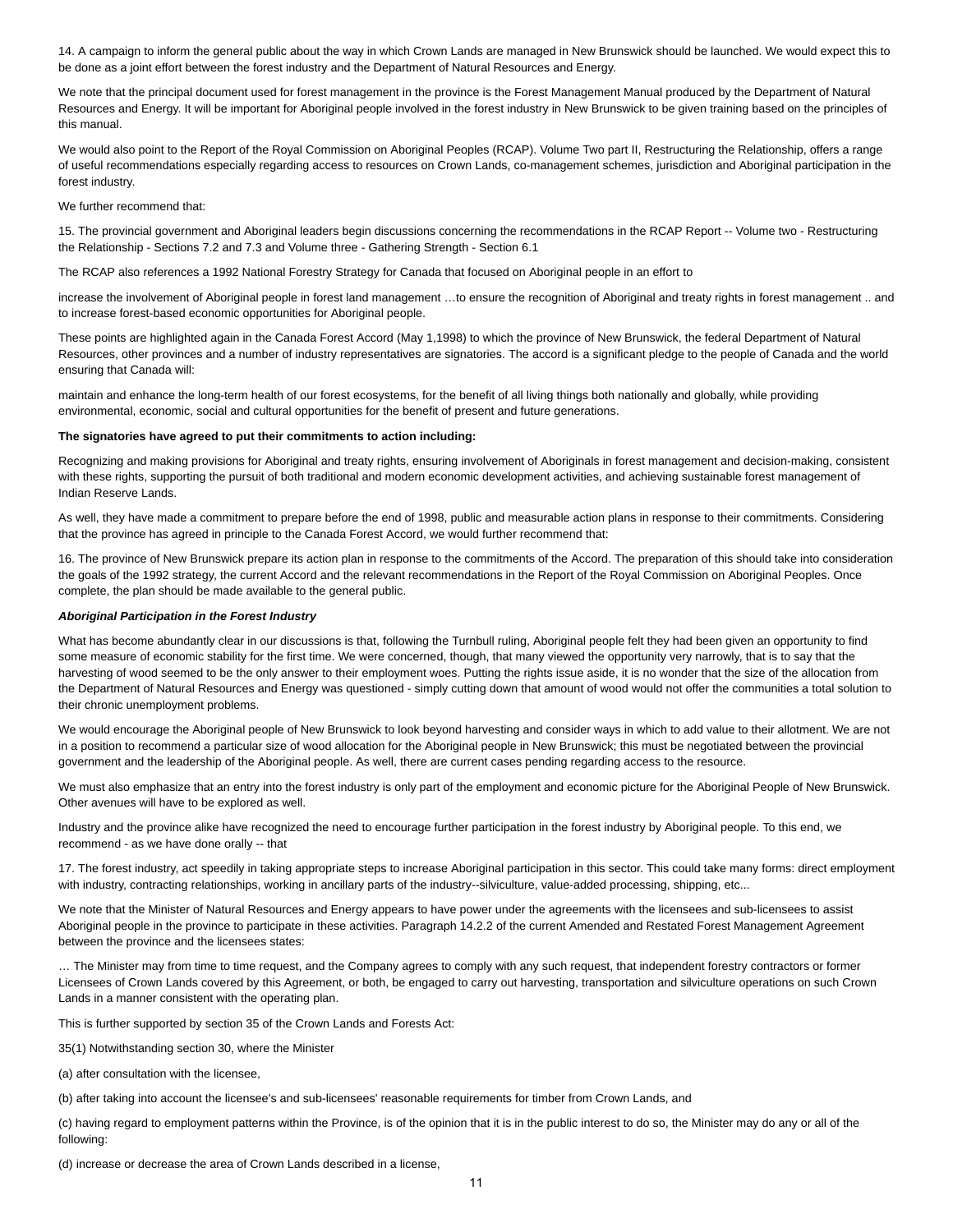(e) alter the boundaries of Crown Lands described in a license,

(f) reallocate Crown Lands among licensees,

(g) allocate Crown Lands to persons for purposes other than for a license, or

(h) designate the area of Crown Lands that has been removed from a license under paragraph (d) as an area set aside for Crown timber permits.

We understand that there may be several proposals being made to the provincial government on behalf of Aboriginal people to build or acquire a mill or mills in the province. While we support the concept of Aboriginal production facilities, we are well aware of the limitations of the fibre available in the province and the need to remain true to the annual allowable cut (AAC).

We would encourage the Aboriginal leadership and appropriate officials from the provincial and federal governments to begin discussions relating to valueadded opportunities for the existing five per cent share of the AAC and the possibility of acquiring an existing facility along with its assigned wood allocation. We consider value-added opportunities as further processing of cut timber such as plywood or furniture production as well as better use of the remains of the harvesting process.

As mentioned earlier, we recognize the complexities and the ongoing technical training required in today's forest industry. We have also heard from industry that there are just not enough Aboriginal people who have received the level of training they need in this very modern industry. To address this need, we recommend that:

18. A pre-training program be developed by the provincial, federal and Aboriginal governments to help Aboriginal people obtain core skills required to successfully complete more specialized training programs.

19. The province of New Brunswick in conjunction with the federal government and the leadership of the Aboriginal communities designate specifically for Aboriginal students, a reasonable number of seats at community colleges around the province that offer training in forest industry work. These students should also have access to culturally-sensitive services and programs that will help them complete their studies

20. The Maritime Forest Ranger School should continue working with Aboriginal students in an effort to prepare them for work in industry as well as with the provincial government.

21. The province of New Brunswick integrate these various training programs with a redefined program with the federal government geared towards sustainable management of forests on reserve lands. This could be achieved by further supporting the First Nations Forestry Program which is only scheduled to run until the end of 2001 or by designing a new program to fit the unique needs of New Brunswick First Nations.

Recognizing the world-class expertise in the forest industry available here in New Brunswick we would further recommend that:

22. The Premier call and chair a meeting of industry representatives and the leadership of the Aboriginal communities to discuss ways in which government and industry can help Aboriginal people gain access to the forest industry.

## <span id="page-11-0"></span>*Economic Development*

Clearly, access to the forest industry is not a panacea. As is the case for all New Brunswickers, Aboriginal people cannot rely on one small part of a single industry for their livelihood. Other opportunities for further economic development and increased employment must be also be considered.

As we traveled the province to meet with various communities and organizations we were impressed by a number of interesting, but little known, projects developed by First Nations throughout the Province. We mentioned the Mi'kmaq experience in Bouctouche earlier, but there are others: Eel River Bar has its Heritage Gardens and an interest in a playground equipment manufacturing operation; Red Bank is trying to develop an archaeological site in the Augustine Mound; Pabineau is working on a cabin development; and there are many more.

Obvious opportunities exist in the tourism and culture sectors, but assistance is required for basic things like infrastructure. In some cases there are good developments but inadequate roads to get to them. As well, road and other signs are often insufficient and other infrastructure items such as restaurants, accommodations and restroom facilities are not available. Indeed, we have heard complaints that in some cases there are no road signs indicating where the Reserves themselves are located.

## **With this in mind we recommend:**

23. In future, when negotiating infrastructure and economic development agreements, the federal and provincial governments should include representatives of Aboriginal people in the discussions.

The Joint Economic Development Initiative (JEDI) has had a positive effect on economic development in Aboriginal communities. We were pleased to learn that their advisory committee is strong, accountable and involves the federal, provincial and aboriginal governments. Their meetings are open to anyone who wishes to participate. However, they lack the power needed to strongly promote capacity building or to help fledgling First Nation businesses acquire some of the tools they need such as computers.

We encourage all three governments to continue their participation in JEDI and further recommend that:

24. JEDI be given a higher profile and that more resources be made available to it so that it can become more responsive to the needs of the Aboriginal communities, especially in the area of training and support for economic development projects.

We would also encourage the province to promote dialogue and partnerships between Aboriginal and non-Aboriginal businesses.

#### **To this end, we recommend that:**

25. Heads of industry, business leaders and business organizations be brought together with the leadership of the Aboriginal communities in a meeting chaired by the Premier or a senior Minister. The meeting would focus on ways of increasing the participation of Aboriginal people in the economy of New Brunswick.

Tourism is the world's fastest growing industry and is slated to be the world's largest. The opportunities for the First Nations in New Brunswick in this sector are many. From developing an "Aboriginal Trail" to eco-tourism and the manufacturing of traditional products, Aboriginal people should be encouraged to actively participate in this sector.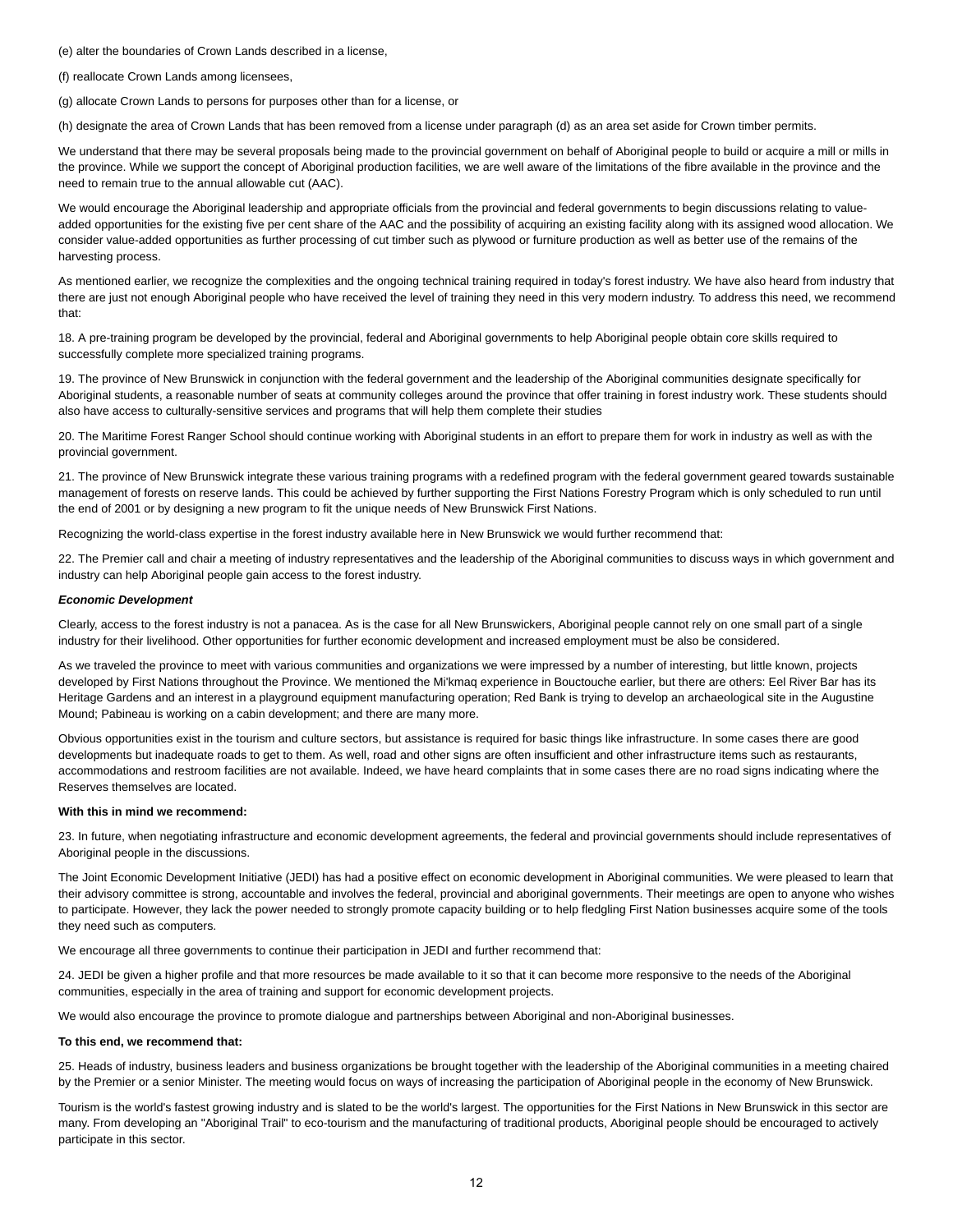As the Aboriginal population in New Brunswick grows, it will be increasingly important for governments to find ways in which to include Aboriginal people in the decision-making processes of government, the province's economy and New Brunswick society in general.

## <span id="page-12-0"></span>**Conclusion**

We do not pretend to have all the answers to questions that many have pondered for years. What we wish to bring to all New Brunswickers is a sense of hope and possibility. Hope for a better, more respectful and productive relationship between the Aboriginal people in New Brunswick and the provincial government and the possibility of a more tolerant and understanding society. We firmly believe that the first steps toward these goals are continued communication and commitment on the part of Aboriginal and non-aboriginal leaders alike.

As New Brunswickers, we can choose to look back with regret at the events of the winter and spring of 1998 or we can choose to look ahead knowing that we have been forever changed and that we have an opportunity to achieve a better relationship between Aboriginal and non-Aboriginal New Brunswickers.

We realize that achieving this will take time and dedication. We were very encouraged by the beginning steps taken by Premier Thériault and the Aboriginal leadership at their meetings on January 22, 1999. We hope the thoughts we have set forth in this document will help to guide a process that must continue well into the future.

We turn again to Dr. Albert Levi. On December 10,1998 he stated:

It's time for talk. Talk is cheap but it can lead to priceless improvements in Indian-provincial relations. That is what I see and what I hope for as a new age of politics is being born.

In closing we thank former Premier Frenette, Premier Thériault, all the First Nations Chiefs and leaders of the Aboriginal community in New Brunswick, and all others who took the time to share their thoughts and experiences with us.

#### <span id="page-12-1"></span>*List of recommendations*

1. The establishment or revamping of an entity to consolidate existing programs and develop new programs offering provincial services attuned to the specific conditions of Aboriginal New Brunswickers. The Minister responsible should be assigned the work as a matter of priority and of major importance. The entity should be handled on the administrative side by a senior Deputy Minister assigned specifically to Aboriginal Issues.

2. A one-stop agency to communicate information about government programs to Aboriginal people, and to communicate information about Aboriginal people to the appropriate department. The government should explore the possibility of a federal-provincial agency.

3. A Legislative Committee on Aboriginal issues should be established, and a day should be set aside annually for a meeting between the Chiefs, the Aboriginal People's Council, the Premier and Cabinet. The Premier should arrange for a meeting with the Chiefs and the Aboriginal People's Council in the immediate future followed by ongoing contact between the Chiefs, the Aboriginal People's Council and the government at a ministerial level.

4. A policy of hiring Aboriginal people for work in the public service dealing specifically with Aboriginal matters and more generally with policy issues needs to be developed.

5. An agency (or a program) should be set up to foster employment of Aboriginal people in all aspects of the public service and to promote affirmative action for the employment of Aboriginal people within other public bodies, including municipalities, as well as private organizations.

6. Tripartite committees, consisting of members of the federal and provincial governments and representatives of Aboriginal communities, both on and off reserves, should be established to deal with issues involving these levels of government.

7. A concerted effort to bridge the cultural gap between the Aboriginal and non-Aboriginal people of New Brunswick should be mounted. This should include public awareness campaigns directed at all levels of New Brunswick society, as well as special programs for educators, employers and government employees. Similar programs should be directed at the Aboriginal communities informing them of the mechanics of the provincial government and the services and programs available to them.

8. As much as possible, the province respect the values and traditions of Aboriginal people in terms of protecting sacred sites, and traditional plants used for medicinal and spiritual purposes, permitting reasonable access to sources of ash for the production of baskets and the collection of eagle feathers again for spiritual purposes.

9. The province should adopt the Court Worker program.

10. The judiciary should become more aware of the values of Aboriginal people and, when sentencing Aboriginal offenders should take into consideration section 718.2 (e) of the Criminal Code of Canada which states: all available sanctions other than imprisonment that are reasonable in the circumstances should be considered for all offenders, with particular attention to the circumstances of aboriginal offenders.

11. The Attorney General should consider section 69 of the Young Offenders Act which delineates the use of Youth Justice Committees and reads as follows:

The Attorney General of a province or such other minister as the Lieutenant-Governor in Council of the province may designate, or a delegate thereof, may establish one or more committees of citizens, to be know as Youth Justice Committees, to assist without remuneration in any aspect of the administration of this Act of in any programs or services for young offenders and may specify the method of appointment of committee members and the functions of the committee.

12. The province bring together Aboriginal and Family Court social workers in order to assist Aboriginal clients to better understand the mediation process. A cultural sensitivity training program should be made available to Family Court social workers.

13. The Crown Lands and Forests Act should include reference to the protection of sacred and archaeologically important sites and be written in such a way as to allow for existing Aboriginal and treaty rights and to encourage Aboriginal participation in forest management.

14. A campaign to inform the general public about the way in which Crown Lands are managed in New Brunswick should be launched. We would expect this to be done as a joint effort between the forest industry and the Department of Natural Resources and Energy.

15. The provincial government and Aboriginal leaders begin discussions concerning the recommendations in the RCAP Report -- Volume two - Restructuring the Relationship - Sections 7.2 and 7.3 and Volume three - Gathering Strength - Section 6.1.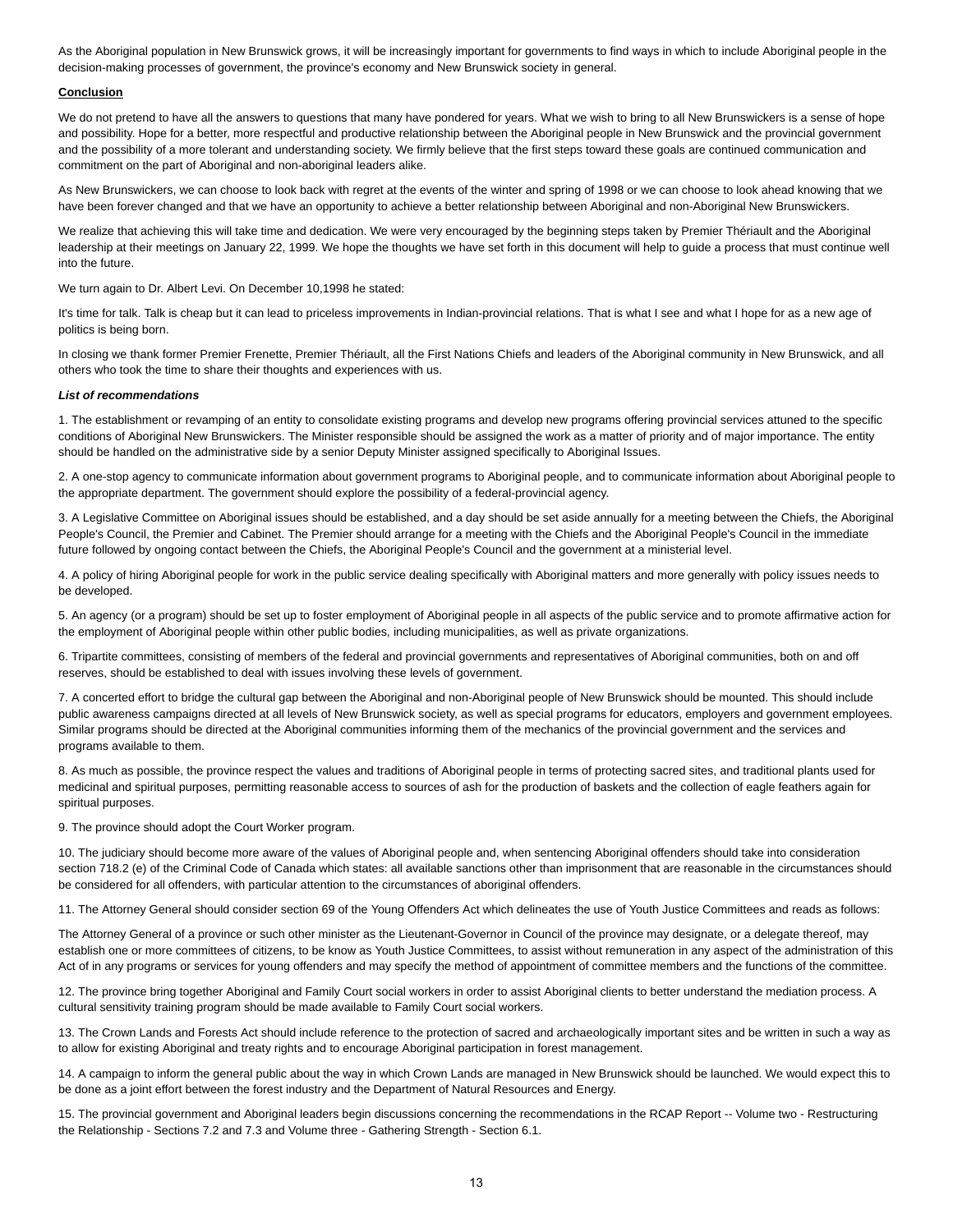16. The province of New Brunswick prepare its action plan in response to the commitments of the Accord. The preparation of this should take into consideration the goals of the 1992 strategy, the current Accord and the relevant recommendations in the Report of the Royal Commission on Aboriginal Peoples. Once complete, the plan should be made available to the general public.

17. The forest industry, act speedily in taking appropriate steps to increase Aboriginal participation in this sector. This could take many forms: direct employment with industry, contracting relationships, working in ancillary parts of the industry--silviculture, value-added processing, shipping, etc.

18. A pre-training program be developed by the provincial, federal and Aboriginal governments to help Aboriginal people obtain core skills required to successfully complete more specialized training programs.

19. The province of New Brunswick in conjunction with the federal government and the leadership of the Aboriginal communities designate specifically for Aboriginal students, a reasonable number of seats at community colleges around the province that offer training in forest industry work. These students should also have access to culturally-sensitive services and programs that will help them complete their studies.

20. The Maritime Forest Ranger School should also be encouraged to continue working with Aboriginal students in an effort to prepare them for work in industry as well as with the provincial government.

21. The province of New Brunswick integrate these various training programs with a redefined program with the federal government geared towards sustainable management of forests on reserve lands. This could be achieved by further supporting the First Nations Forestry Program, which is only scheduled to run until the end of 2001, or by designing a new program to fit the unique needs of New Brunswick First Nations.

22. The Premier call and chair a meeting of industry representatives and the leadership of the Aboriginal communities to discuss ways in which government and industry can help Aboriginal people gain access to the forest industry.

23. In future, when negotiating infrastructure and economic development agreements, the federal and provincial governments should include representatives of Aboriginal people.

24. The Joint Economic Development Initiative be given a higher profile and that more resources be made available to it so that it can become more responsive to the needs of the Aboriginal communities, especially in the area of training and support for economic development projects.

25. Heads of industry, business leaders and business organizations be brought together with the leadership of the Aboriginal communities in a meeting chaired by the Premier or a senior Minister. The meeting would focus on ways of increasing the participation of Aboriginal people in the economy of New Brunswick.

#### <span id="page-13-0"></span>*Summary of Task Force meetings*

May 25, 1998 - David MacFarlane and other DNRE officials

May 29, 1998 - Kingsclear First Nation

June 1, 1998 - Woodstock First Nation

June 4, 1998 - Humphrey Sheehan & Tom Spinney - Natural Resources and Energy; Vern Bachiu - Meadow Lake Tribal Council (NORSASK)

June 5, 1998 - MAWIW Tribal Council in Tobique

June 8, 1998 - Tom Spinney - DNRE official; Paul LeBreton - Deputy Minister of Justice; David Morrison - Dept. of Finance re: tax issues

June 9, 1998 - New Brunswick Aboriginal People's Council; Dan Horsman - Dept. of Intergovernmental Affairs re: JEDI and other programs

June 10, 1998 - Meeting with Chiefs in Moncton during Atlantic Policy Congress

June 22, 1998 - Dr. Turnbull and Pat Allen - Culture & Heritage re: Sacred sites & Crown Land Act

June 23, 1998 - John Brown - DIAND (Regional office)

July 8, 1998 - Conservation Council of N.B. - David Coon and Julie Abouchar

July 9, 1998 - Meeting with Chief Tom Green and Councilors (Oromocto First Nation)

July 14, 1998 - Visit to Oromocto First Nation; Yvon Poitras, President of N.B. Sub-Licensee Forest Alliance and Brent Wilkins

July 16, 1998 - Bouctouche First Nation, Indian Island First Nation

July 17, 1998 - Max Cater - N.B. Forestry Products Association

July 21, 1998 - Premier Thériault, Jean-Guy Finn, Julian Walker, Kevin Malone

July 22, 1998 - Chief and Council of Big Cove First Nation

July 24, 1998 - Dr. Gordon Baskerville and Blake Brunsdon, Chief Forester, J.D. Irving Ltd.

July 27, 1998 - Tom Reid and Tom Spinney, DNRE

July 29, 1998 - Members of the Miramichi Woodlands Human Resources and Training Committee, meeting chaired by Joe O'Neill V.P. Repap Woodlands Division

July 30, 1998 - Meeting with Hon. Doug Tyler

August 6, 1998 - Burnt Church First Nation Chief and Council

August 7, 1998 - Minister of Justice Greg Byrne and Deputy Minister John McNair

August 10, 1998 - Meeting with NB Aboriginal Peoples Council

August 11, 1998 - Meeting with Dave Perley from the Education Department

14